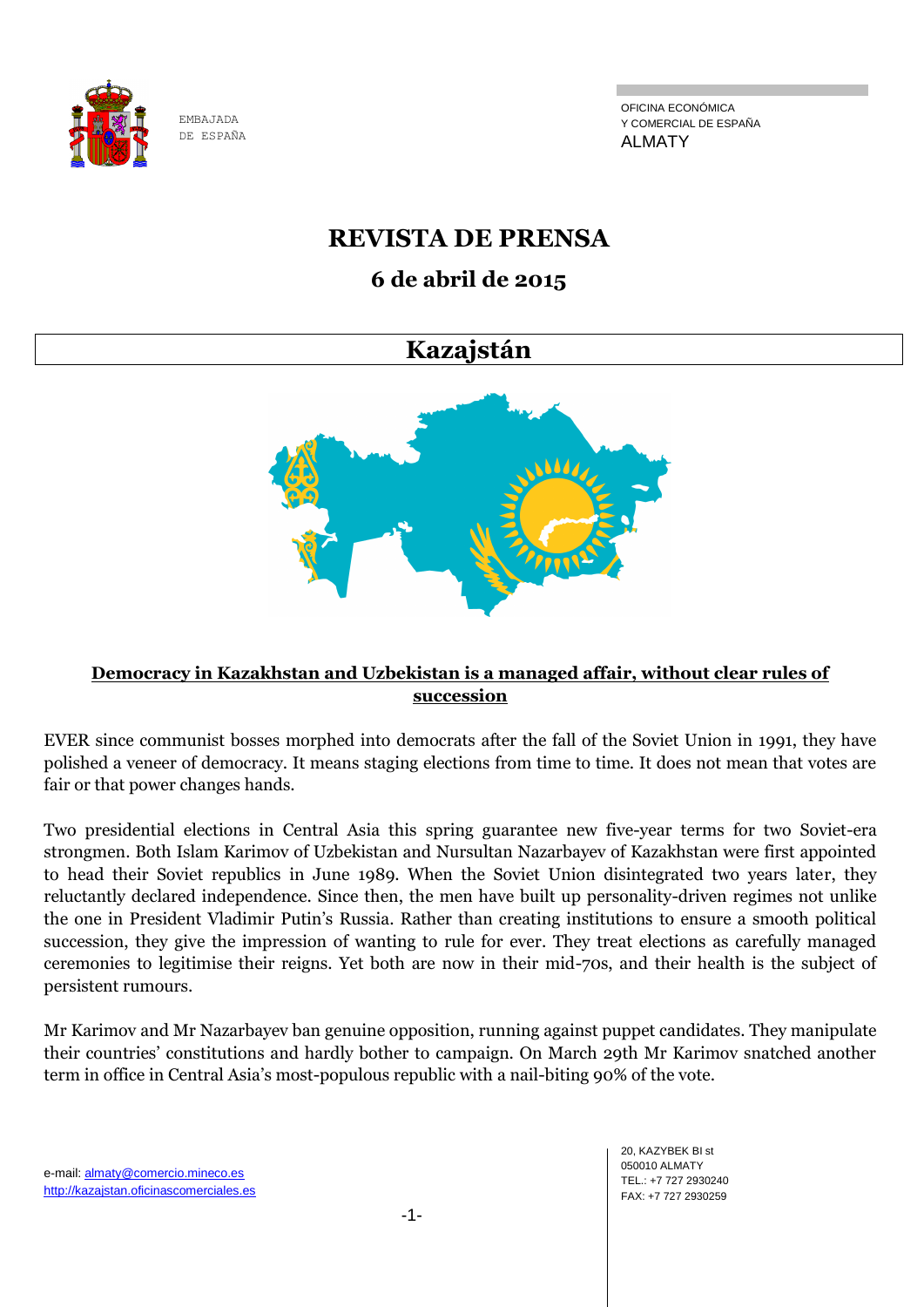

OFICINA ECONÓMICA Y COMERCIAL DE ESPAÑA ALMATY

Kazakhstan, the second-most-populous—it has 17m citizens, compared with 30m in Uzbekistan—will stage a similar show on April 26th. Mr Nazarbayev is enshrined in Kazakhstan's constitution as "leader of the nation". He alone is allowed by law to stand indefinitely. He was not due to face voters until late in 2016. But, as he has done for every election since independence, he moved the date forward. The fawning state media explained that the 74-year-old was responding to spontaneous outpourings of affection from fans demanding an early poll. The point of elections in Kazakhstan, says Nargis Kassenova of KIMEP University in Almaty, is not to contest ideas but to "demonstrate overwhelming support for the leader". The authorities claim that the early election will ensure stability and grant Mr Nazarbayev a mandate to attend to Kazakhstan's economy, which has been hit by falling oil prices as well as Russia's economic woes.

Kazakhstan's president does not play fair. His courts lock up opposition figures on spurious charges. Hostile media outlets are shut down. And there is no proper opposition—indeed, one of the candidates running against Mr Nazarbayev in 2011 admitted that he had voted for him. Yet Mr Nazarbayev is genuinely popular, and despite Kazakhstan's problems, he has overseen an economy that is a model of prosperity compared with the basket cases elsewhere in Central Asia.

Mr Nazarbayev once called his rule an "enlightened dictatorship". The state spends fortunes on flattering his and his country's image abroad; Western statesmen, none more eager than Tony Blair, a former British prime minister, also play their part. Next door in Uzbekistan Mr Karimov is less concerned about his image, overseeing a paranoid police state. His goons force critics into psychiatric hospitals. Human Rights Watch, an NGO, says that dozens are in Uzbek jails on "politically motivated charges". Thousands of pious, peaceful Muslims are also locked up.

Yet the West is usually silent about Uzbekistan's abuses, seeing Mr Karimov as a useful buttress against Islamist terror on Afghanistan's northern border. Ten years ago, in Andijan in the east of the country, Mr Karimov's troops opened fire on peaceful protesters, killing hundreds. Even so, in January the administration of Barack Obama said it would send him more than 300 armoured vehicles.

The biggest question in the run-up to Uzbekistan's vote was Mr Karimov's health, long thought poor. In

February the 77-year-old disappeared for three weeks, missing the rulingparty congress at which he was officially nominated. "Islam Karimov's only competitor is his age," says Daniil Kislov, an exile at Fergana News, a Central Asian news agency based in Russia.

For years both leaders were assumed to be grooming fabulously wealthy children to take over one day.



20, KAZYBEK BI st 050010 ALMATY TEL.: +7 727 2930240 FAX: +7 727 2930259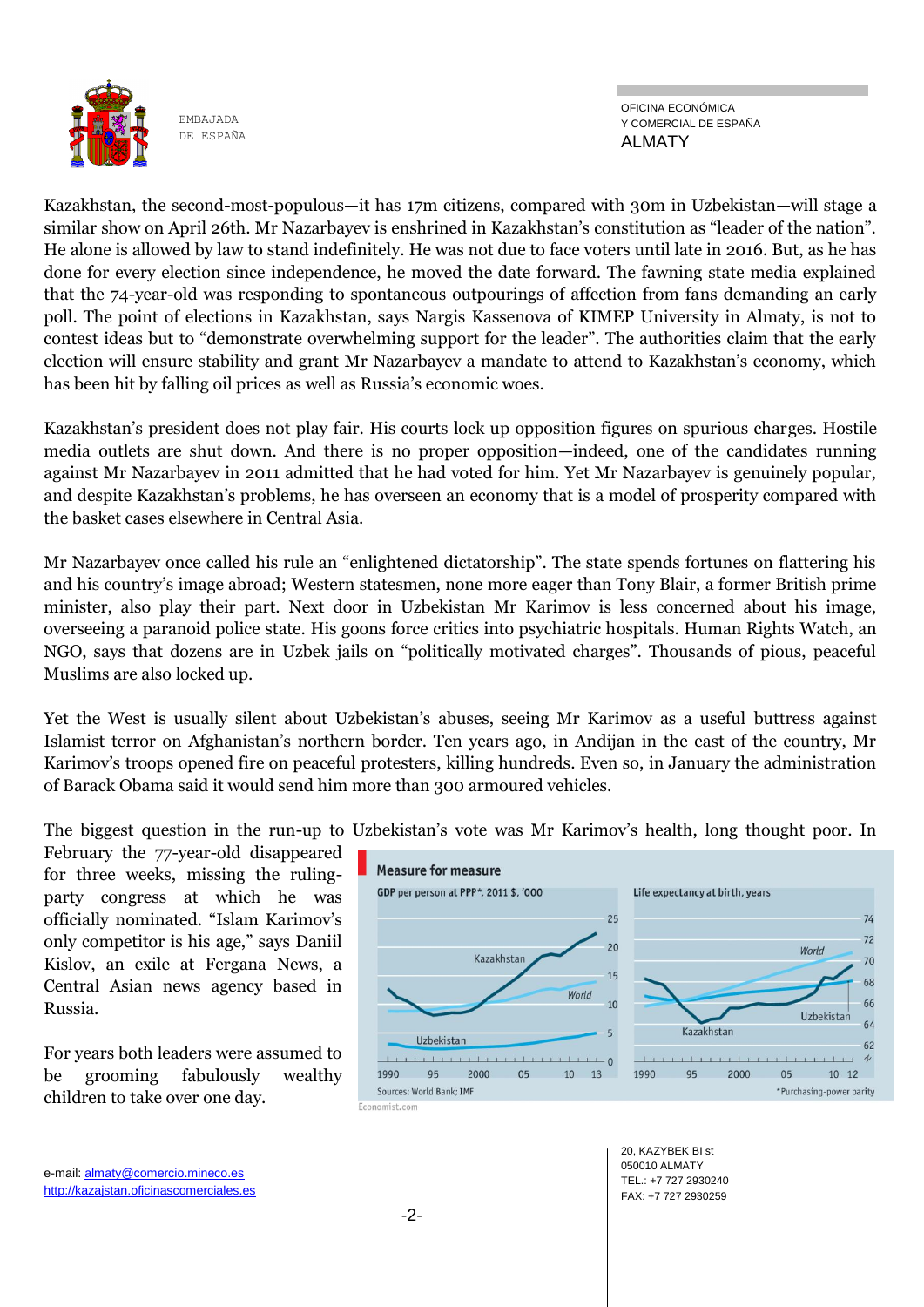

OFICINA ECONÓMICA Y COMERCIAL DE ESPAÑA ALMATY

Mr Karimov's older daughter, Gulnara Karimova, who is now 42, has been ambassador to the UN, a flamboyant pop-star wannabe and a rapacious collector of business interests (she is being investigated in Europe for over \$1 billion in alleged kickbacks from Western telecoms firms). In late 2013 Ms Karimova appeared to have fallen out with the head of Uzbekistan's secret police. Then she disappeared. In a recording that she smuggled out last August, she said she was being held under house arrest in Tashkent, the capital. What her father thinks or knows is unclear.

Mr Nazarbayev's family has had its dramas, too. Rakhat Aliyev was a spook turned ruthless businessman who was married to the president's daughter, Dariga Nazarbayeva, before an almighty falling-out with the ruling family. In February he was found dead in his prison cell in Austria, where he was part of a murder investigation. His death could clear the way for Ms Nazarbayeva, who is head of her father's party in parliament, to pitch either herself or her 30-year-old son, the deputy mayor of the capital, Astana, into the top spot. But no one knows for sure. Cliffhangers are great in soap operas, but lousy in the last reel of the lives of Central Asia's two oldest dictators.

Fuente: [http://www.economist.com/](http://www.publicfinanceinternational.org/)

#### **When will Kazakhstan finally be allowed into the WTO?**

On January 1, the World Trade Organization, responsible for 97 percent of world trade, celebrated its 20th anniversary. On its website the WTO defines its role as "the only global international organization dealing with the rules of trade between nations." The WTO polices free trade agreements, settles trade disputes between governments and organizes trade negotiations and, most significantly, WTO decisions are absolute and every member must abide by its rulings.

Of the 15 independent nations that emerged from the breakup of the USSR in 1991, only Azerbaijan, Kazakhstan, Turkmenistan and Uzbekistan remain outside the WTO, a situation that Kazakhstan, the ninth largest country in the world, the second-biggest former Soviet republic and the largest economy in Central Asia, hopes to rectify later this year.

There are many yardsticks to evaluate Kazakhstan's changes. When the USSR collapsed in December 1991, Kazakhstan inherited the fourth largest nuclear arsenal in the world after Russia, the United States and Ukraine as well as a centrally planned economy emphasizing armaments production, directed from Moscow. Kazakhstan's government renounced nuclear weapons and by April 1995 had transferred all of its nuclear warheads to Russia, winning international plaudits. The nation's efforts to move away from its inherited centrally planned economy to a free market model globally integrated have been no less impressive, if much less heralded, which membership in the WTO is intended to crown.

It has certainly been a long process, as Kazakhstan's application to join the WTO was submitted on January 29, 1996, less than five years after achieving full independence from the Soviet Union. The WTO on February 6, 1996 established a Working Party for Kazakhstan's admission to the organization.

20, KAZYBEK BI st 050010 ALMATY TEL.: +7 727 2930240 FAX: +7 727 2930259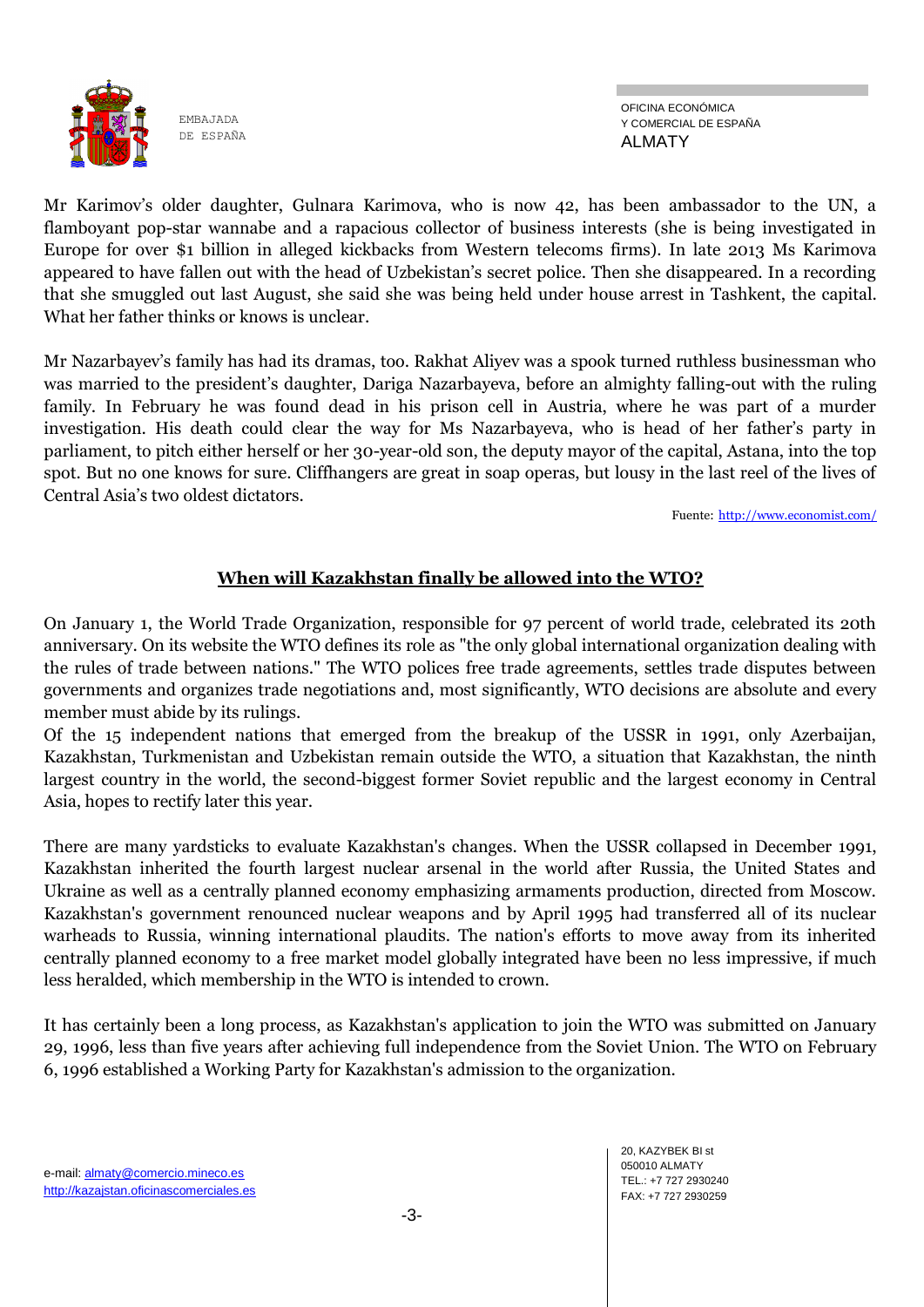

OFICINA ECONÓMICA Y COMERCIAL DE ESPAÑA ALMATY

But, 19 years after Kazakhstan expressed its desire to join the WTO, the country is still waiting to see its membership approved, while Kyrgyzstan (1998), Latvia (1999), Estonia (1999), Georgia (2000), Lithuania (2001), Moldova (2001), Armenia (2003), Ukraine (2008), Russia (2012) and Tajikistan (2013) have all joined the trade organization ahead of it.

Kazakhstan, along with Belarus and Uzbekistan, remain "Observer governments" with pending applications, leaving only Turkmenistan as the sole post-Soviet state uninterested in WTO membership. In contrast to Kazakhstan's prolonged WTO application Kyrgyzstan, from WTO application to membership, took only two years and four months.

The Kazakh economy is rich in natural resources including oil, natural gas, and minerals. With its significant geopolitical location, Kazakhstan also serves as a strategic entry point to the rest of Central Asia and borders regional powers such as Russia and China.

Such opportunities would be welcome as the recent dramatic fall in global oil prices has inflicted substantial economic hardship. Kazakh Foreign Minister Erlan Idrissov has emphasized how important WTO membership is to Kazakhstan, remarking, "This is a balancer of our global economic relations. Through the WTO, we will get access to an extensive global trading system, to its standards, rules and regulations. These same rules and regulations will apply to Kazakhstan in its trade with other countries. So, for us the WTO is a signifier of growth, which we are consistently working towards."

The Working Party on Kazakhstan's accession to the WTO consists of 39 WTO member-states with the 28 European Union (EU) member states involved as a single entity. Kazakhstan has already signed bilateral trade protocols with 30 WTO member-states, including the U.S. and the EU and by the end of 2011 had completed bilateral negotiations with all of its Working Party members.

Since the WTO was created in 1995, the U.S. administration has used the Geneva-based group to help resolve a growing number of disputes, rather than attempting to impose sanctions unilaterally, an option that in many cases is illegal under WTO regulations. To become members, candidate countries must agree to cut tariffs and change their laws to guarantee the rights of importers and exporters under WTO rules.

Kazakh President Nursultan Nazarbayev has long been sanguine about what WTO membership would mean for Kazakhstan. Speaking on Feb. 27, 1999 about the World Trade Organization he commented about the aspirations of post-Soviet nations, "We are all holding talks, and we all want to join. But anyone who joins accepts certain conditions. He opens his own borders up fully and paves the way for a flood of Western goods into that country. In other words, regardless of whether we want to develop our own industries inside our own countries, Western goods will fill our markets up very cheaply, and our enterprises will stop producing. In that case, agreeing to open up fully -- let anyone who wants to bring his goods into our country -- threatens to cause unemployment and the shutdown of our enterprises."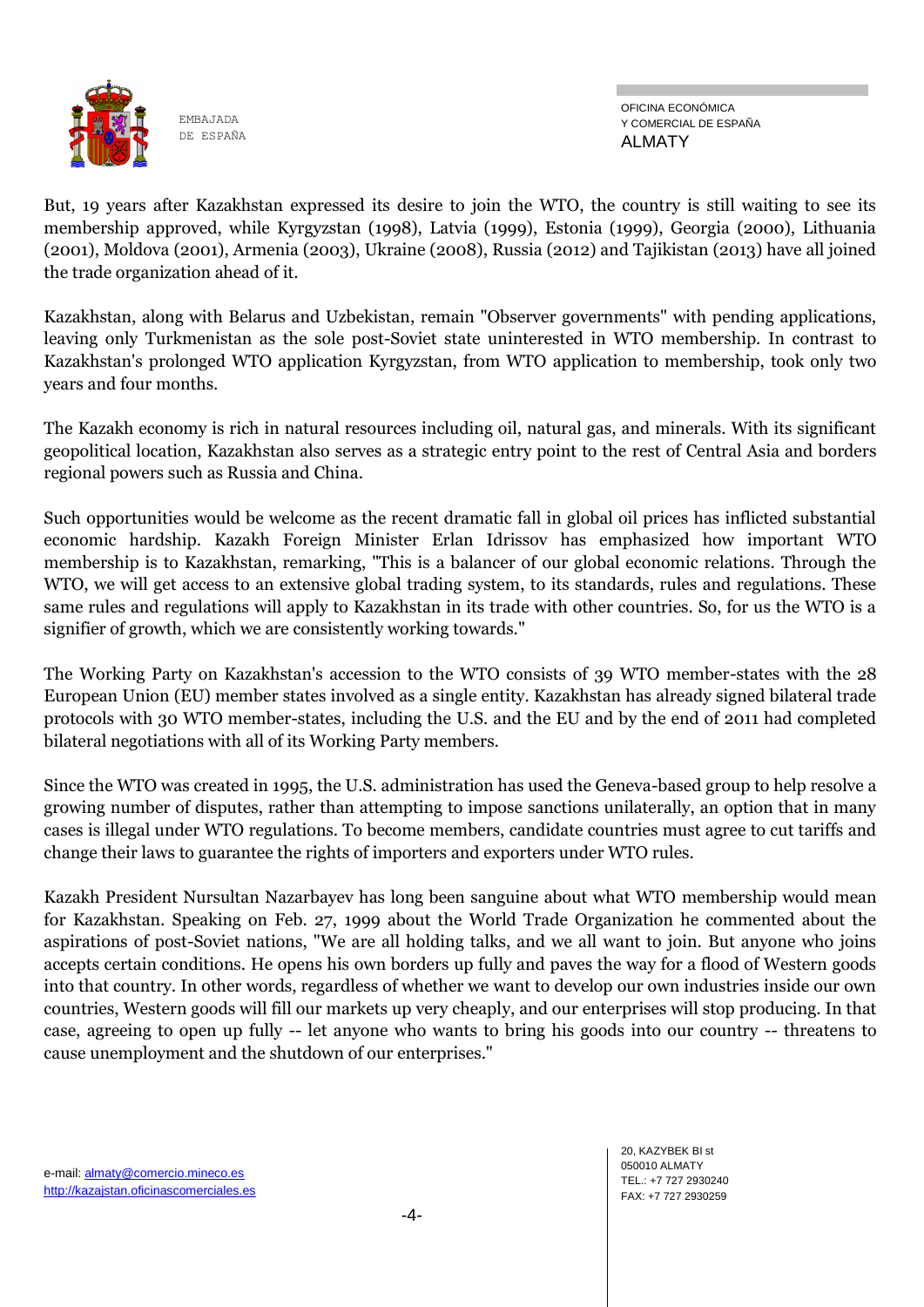

While a number of WTO members welcomed progress in Kazakhstan's accession negotiations they still expressed serious concerns about the absence of inputs and progress in tariff adjustment, regulations and practices governing sanitary and phytosanitary (SPS) measures and WTO-inconsistent trade-related investment measures (TRIMS), including those in state-owned enterprises.

Another stumbling block for Kazakhstan's WTO admission is its commitment to the Customs Union (CU) that it formed in 2010 with Russia and Belarus, which on January 1, 2015 became the Eurasian Economic Union (EEU). The CU led to a rise in some trade tariffs disputes with other nations, subsequently requiring new discussions about the conditions of its WTO entry. In June 2010 EU foreign policy chief Catherine Ashton warned that the CU might harm international trade and pose "an additional barrier fencing Astana, Minsk and Moscow off from the WTO."

It is difficult to see these objections as anything other than a stalling tactic, however, as the activities of other international regional trading entities, including the EU and the North American Free Trade Agreement (NAFTA) do not preclude or inhibit WTO activity. Despite this, seeing darker ulterior motives in the EEU beyond mere economics, a September 29, 2013 Washington Post editorial warned that the "Moscow-led customs union... would be an E.U. rival - and a means of realizing Mr. Putin's dream of recreating something like the Soviet Union."

More recently, objections have arisen among Kazakhstan Working Party members even though, in a rare display of bilateral accord in the wake of the Ukrainian crisis, both the U.S. and Russia support Kazakhstan's accession as soon as possible, along with the EU and China. On a visit last month to northeastern Kazakhstan Deputy Prime Minister Bakytzhan Sagintayev remarked, "We have almost completed all the preparations and the negotiation processes for the accession into the WTO. But we still have some unresolved issues with Mongolia and Ukraine." As a WTO Working Party has to make a unanimous recommendation to the General Council for admission, Kazakhstan's admission is being sidetracked yet again.

These delays do not only impact Kazakhstan. Kazakhstan is situated in the heart of the Eurasian continent so it could serve as a transit route from East to West and from South to North and has spent billions on developing its railways and roads with the aim of Eurasia transit hub, which will benefit all of its neighbors – China, Russia, Kyrgyzstan, Uzbekistan and Turkmenistan, transforming the country from "land-locked" to "landlinked." Looking at the future, Kazakhstan has launched its new Strategy 2050 to become one of the 30 most competitive nations in the world by 2050.

On November 25, 2014 WTO Director-General Roberto Azevêdo said that negotiations with Kazakhstan "are at an advanced stage of maturity and on the threshold of conclusion," adding that a formal decision should be announced in early 2015. Given Azevêdo's comments and the fact that it is now early 2015, Kazakhstan's long effort to join the WTO seems on the verge of being fulfilled, an event that will not only benefit Kazakhstan, but all nations along the reviving Silk Road.

Fuente: <http://www.upi.com/>

20, KAZYBEK BI st 050010 ALMATY TEL.: +7 727 2930240 FAX: +7 727 2930259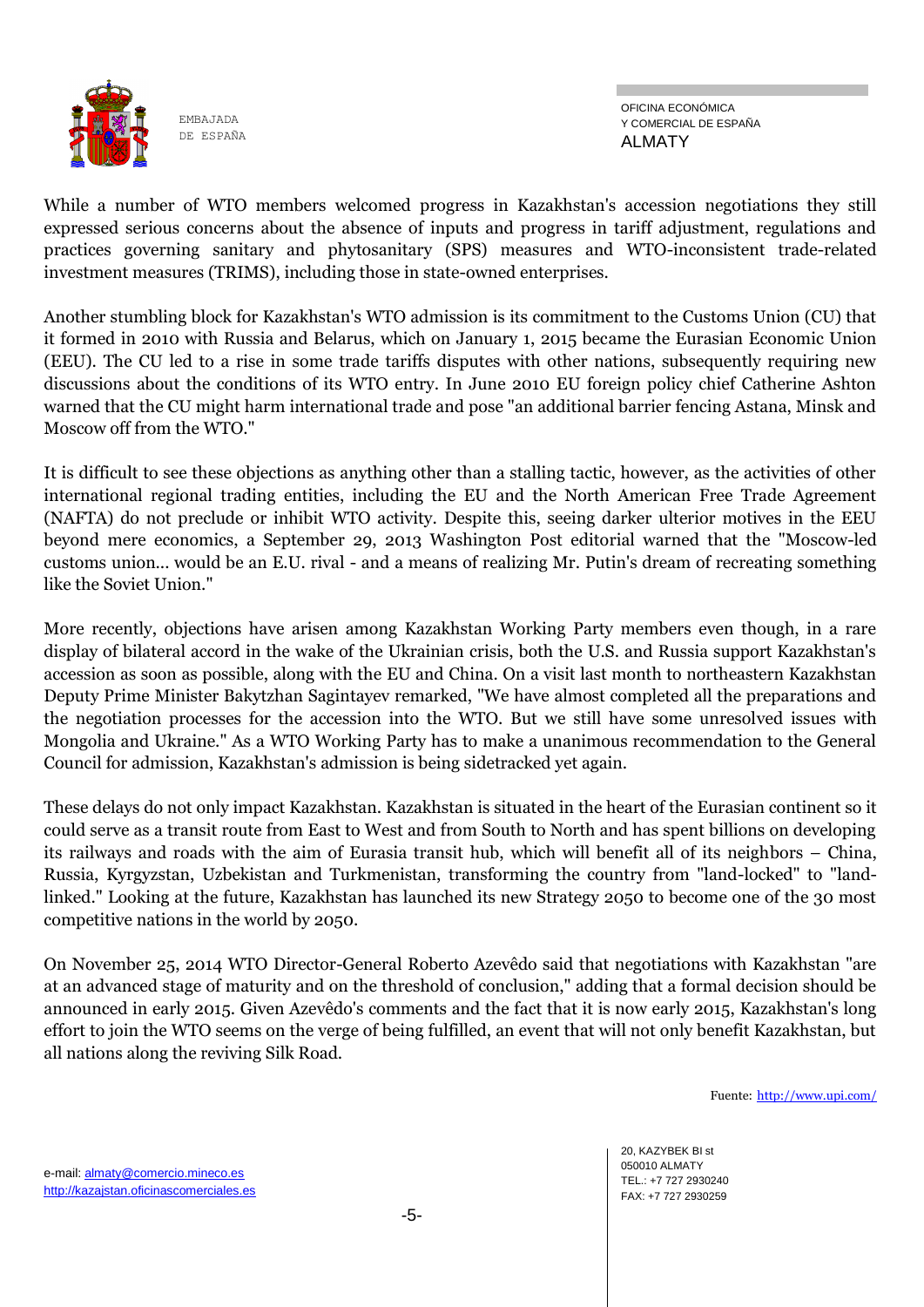

OFICINA ECONÓMICA Y COMERCIAL DE ESPAÑA ALMATY

#### **World Bank loan to boost employment and skills in Kazakhstan**

Kazakhstan is to receive a \$100m loan from the World Bank to improve employment outcomes and skills of its current workforce.

The bank said the new Skills and Jobs Project will increase access to relevant training for the working-age population and is expected to yield economic benefits.

The project aims to improve the public employment services, and enhance the capacity of training centres and institutions to deliver skills development programs in line with market demand.

Ludmilla Butenko, World Bank country manager for Kazakhstan, said the project aims to contribute to Kazakhstan's national goal of diversifying its economy and increasing the productivity and earning capacity of the working-age population.

'Education and acquiring relevant skills largely determine access to higher paid quality jobs,' Butenko said.

Fuente: <http://www.publicfinanceinternational.org/>

#### **China, Kazakhstan Sign \$23.6 Billion In Deals**

China and Kazakhstan have signed 33 deals worth \$23.6 billion covering areas from hydropower to steel, state news agency Xinhua said.

The agreements were reached during a visit by Kazakhstan Prime Minister Karim Masimov to China after a meeting with Chinese Premier Li Keqiang, state news agency Xinhua said late on Friday.

Others areas covered by the deals include oil refining and cars, the report said, without providing further details.

"The inking of the deals show the success of bilateral cooperation, and proves that the two countries' economies are complementary," Xinhua quoted Li as saying.

"China's equipment and technology are cost-effective, which are suitable for countries promoting industrialization," he added.

Fuente: <http://www.ibtimes.com/>

20, KAZYBEK BI st 050010 ALMATY TEL.: +7 727 2930240 FAX: +7 727 2930259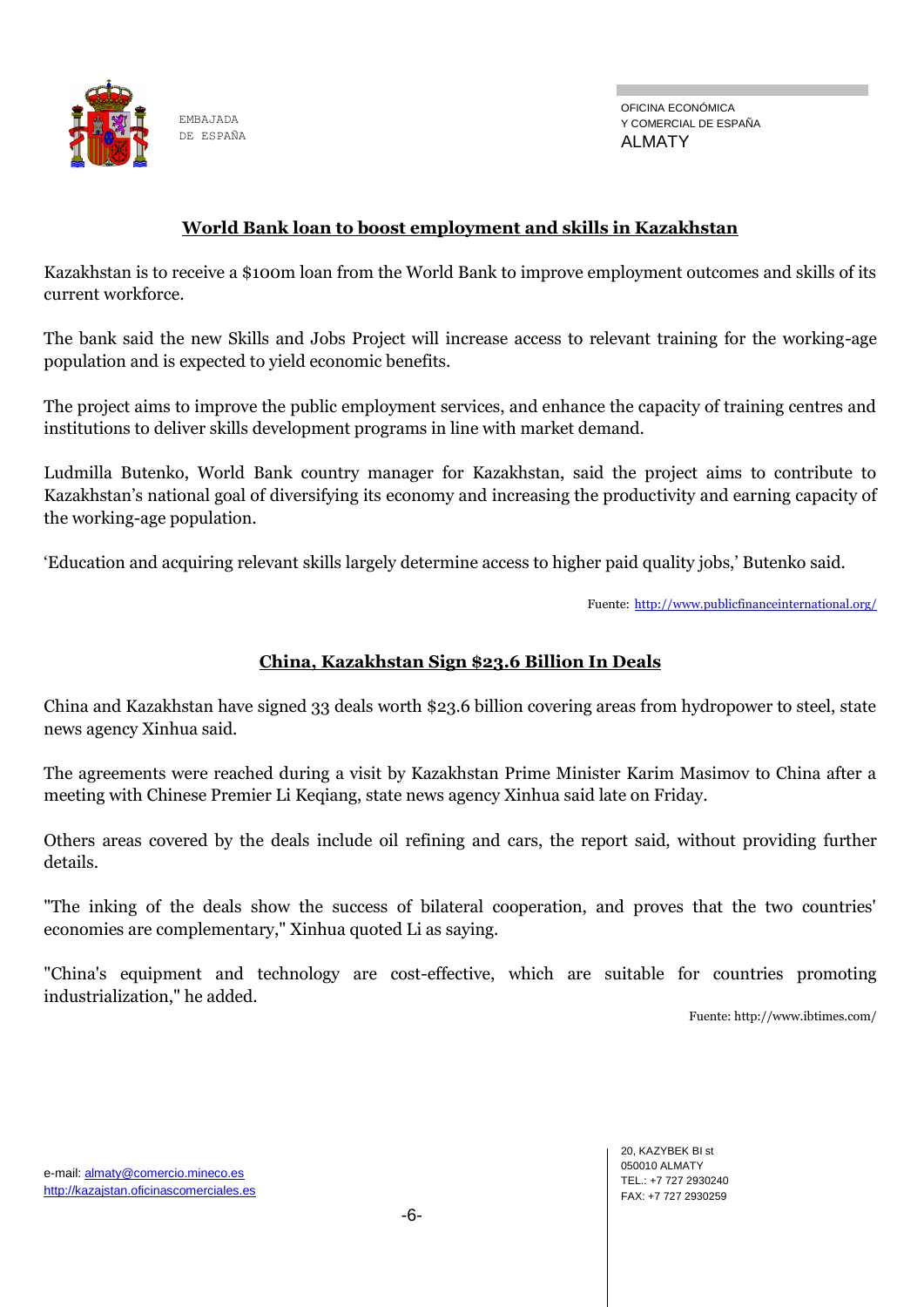

#### **HUNGARY, KAZAKHSTAN AGREE TO STRENGTHEN POLITICAL AND ECONOMIC RELATIONS**

The Hungarian oil industry in Kazakhstan is a flagship for developing Hungarian-Kazakh relations, PM Viktor Orbán said after talks with counterpart Karim Massimov. On a three-day visit to Astana, Orbán told a joint press conference with Massimov that they had decided to sign an aviation agreement with a view to launching direct flights between the two countries. Moreover, Hungary and Kazakhstan aim to relax visa regulations between the two countries, he said.

In the course of the day, Orbán signed a memorandum of understanding on setting up a Hungarian-Kazakh strategic council; Foreign Minister Péter Szijjártó signed a preliminary agreement on the launch of a joint fund by KazAgro Holding and Eximbank; Justice Minister László Trócsányi signed a criminal legal-aid agreement; and Economy Minister Mihály Varga signed a cooperation agreement with his Kazakh counterpart on bilateral vocational training.

PM Viktor Orbán said at the press conference that his government has decided that Hungary would join the Asian Development Bank, therefore he accepted an invitation to an economic forum to be held in May. He also pointed out that Hungarian-Kazakh political relations are currently much stronger than their economic relations; this is a major problem, since everyone believes that there is a bright future ahead of Kazakhstan, and that Central Europe will be the engine of European growth in the coming years. Consequently, close economic cooperation is needed between the two countries, he said.

Karim Massimov said talks with Orbán went well beyond the usual level of political dialogue and this had been true too of a meeting with President Nursultan Nazarbayev earlier in the day. Karim Massimov said he believes that his country has much to offer Hungarian businesses, and there are already a number of fields in which Hungary and Kazakhstan are cooperating. He underlined that Hungarian companies are most welcome in every industry, adding that Kazakhstan is very well located in the region, and that the country has friendly and constructive relations with its two large neighbours: China and Russia.

According to Kazakh news agency inform.kz, the Hungarian Prime Minister feels at home in Kazakhstan as opposed to the EU, since he has told the following after the talks in Astana: "We are always glad to come to Kazakhstan. We are equal in political terms in the European Union, but genealogically we are different. When we go to Brussels we do not have any relatives there. But when we come to Kazakhstan we have close people here. It is a strange feeling for us but it is true. Therefore, Hungarian delegations always come to Kazakhstan with pleasure." According to Hungarian news portal index.hu, Viktor Orbán added that "it is a rather strange feeling that one must travel to the East to feel at home."

Fuente[: http://hungarytoday.hu/](http://hungarytoday.hu/)

20, KAZYBEK BI st 050010 ALMATY TEL.: +7 727 2930240 FAX: +7 727 2930259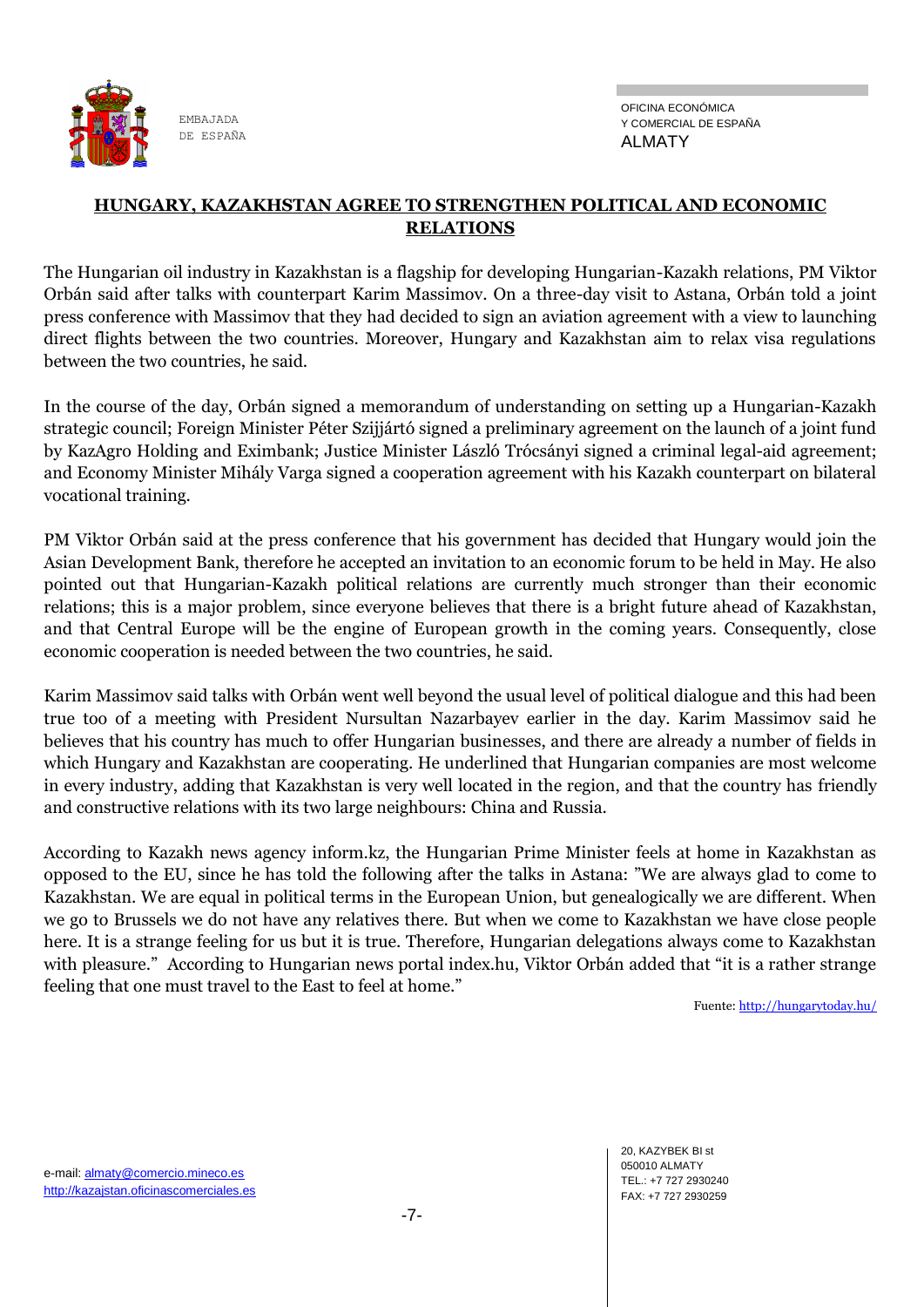

#### **Kazakhstan restricts sales of Russian meat products**

Astana, Kazakhstan--Kazakhstan banned sales of a slew of meat products originating from Russia Tuesday, in another sign of tensions between the allies in a Moscow-backed trade union.

Restrictions on sales of Russian pork products will go into effect immediately, said a statement by Kazakhstan's committee on consumer protection.

Testing this month revealed the presence of E.coli bacteria, excessive sodium and other violations of Kazakh consumer standards, the committee claimed.

Additionally, Russian meat products that were found to contain pig DNA showed no pork labelling, and as such "mislead consumers," the committee in the mainly-Muslim ex-Soviet country said Tuesday.

Authorities are also "conducting activities to withdraw these products from points of sale and the warehouses of suppliers," the statement added, without stipulating how long the restrictions would be in place.

The Central Asian country's domestic producers have been struggling to compete with Russian imports since the Russian ruble - reeling from sanctions and falling oil profits - lost around half its value against the dollar last year.

On March 5 energy-rich Kazakhstan banned Russian fuel imports for a period of 45 days, complaining of a surplus of Russian-origin petrol and diesel products on its domestic market.

Russia also had a number of trade disputes with neighbouring Belarus, which along with Kazakhstan is part of the founding trio of the Eurasian Economic Union that Russian President Vladimir Putin considers a rival to the European Union and other multilateral trade blocs.

Strong lobbying by local businesses has fuelled speculation that Kazakhstan will devalue its tenge national currency, following a snap presidential ballot in April.

The poll is expected to hand 74-year-old incumbent strongman Nursultan Nazarbayev a five-year term to extend his 26-year rule of the country.

The Kazakh central bank sliced almost a fifth off the tenge's value overnight in February 2014, partly to make its exports to Russia more competitive.

Products from its northern neighbour continue to flood into Kazakhstan, however, after the Russian ruble plunged to record lows in December.

Fuente[: http://thepeninsulaqatar.com/](http://thepeninsulaqatar.com/)

20, KAZYBEK BI st 050010 ALMATY TEL.: +7 727 2930240 FAX: +7 727 2930259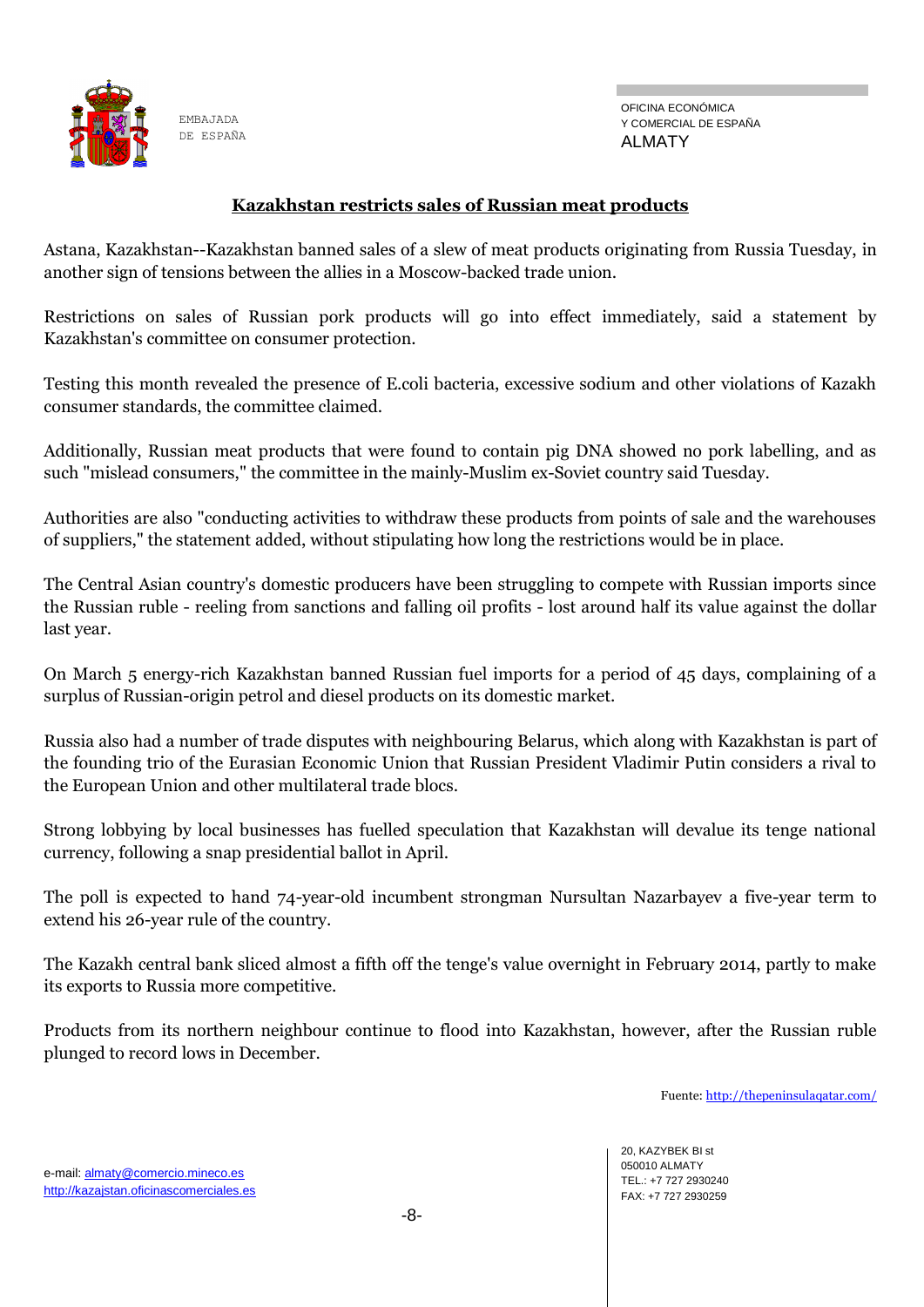

OFICINA ECONÓMICA Y COMERCIAL DE ESPAÑA ALMATY

#### **EBRD finances ore-processing plant in Kazakhstan**

ASTANA (TCA) — The European Bank for Reconstruction and Development (EBRD) is extending a loan of US \$100 million to AltaiPolimetally and Terekty Ken Baity, two companies involved in the Koktaszhal copper and gold deposit in the Karaganda province, to support the introduction of the best available technology and high environmental standards in Kazakhstan's natural resources sector.

The loan will finance the development of the Koktaszhal mine and the construction of an ore-processing plant to produce copper-gold concentrate, the EBRD said. New, highly efficient milling and processing equipment will be purchased, including a system of conveyor belts. The new conveyors and other technologies used in the plant will eliminate the need for conventional diesel-fired heavy machinery and trucks. The new plant and modern equipment will also help the operators substantially reduce dusting and emissions, and water use will be halved compared with projects using conventional machinery.

"Kazakhstan has significant reserves of copper and gold and the Koktaszhal project will support the development of a new deposit that meets the heightened standards for resources and energy efficiency. The operation will also support investment in the remote region, create new jobs and boost the local economy," said Aida Sitdikova, EBRD Director for Energy and Natural Resources in Russia and Central Asia.

Ruslan Yun, Chairman of the Board, said: "We appreciate the Bank's support in developing this state-of-theart mining project. Based on our experience studying numerous copper-gold mines around the world, we are using the best equipment and techniques to make Koktaszhal a showcase for the world mining community in terms of efficiency as well as environmental and health and safety standards, which will contribute to minimising emissions and dust and substantially reducing water consumption. From a social perspective we are supporting the local community. To attract the best mining engineers and their families to work and live in the project's region we are building a modern village with all necessary infrastructure, including an Olympicsize swimming pool, sports centre, park and market place."

Fuente[: http://www.timesca.com/](http://www.timesca.com/)

## **No issue with funding for Kazakhstan oil fields**

CLIQ says it will come up with the money to develop them

Industry observers have been raising questions on how CLIQ Energy Bhd will fund its proposed development plan for the two Kazakhstan oil fields it intends to buy as its qualifying acquisition (QA). However, the special purpose acquisition company (SPAC) says funding will unlikely be an issue, as the oil fields will soon be able to fund the capital expenditure (capex) requirements.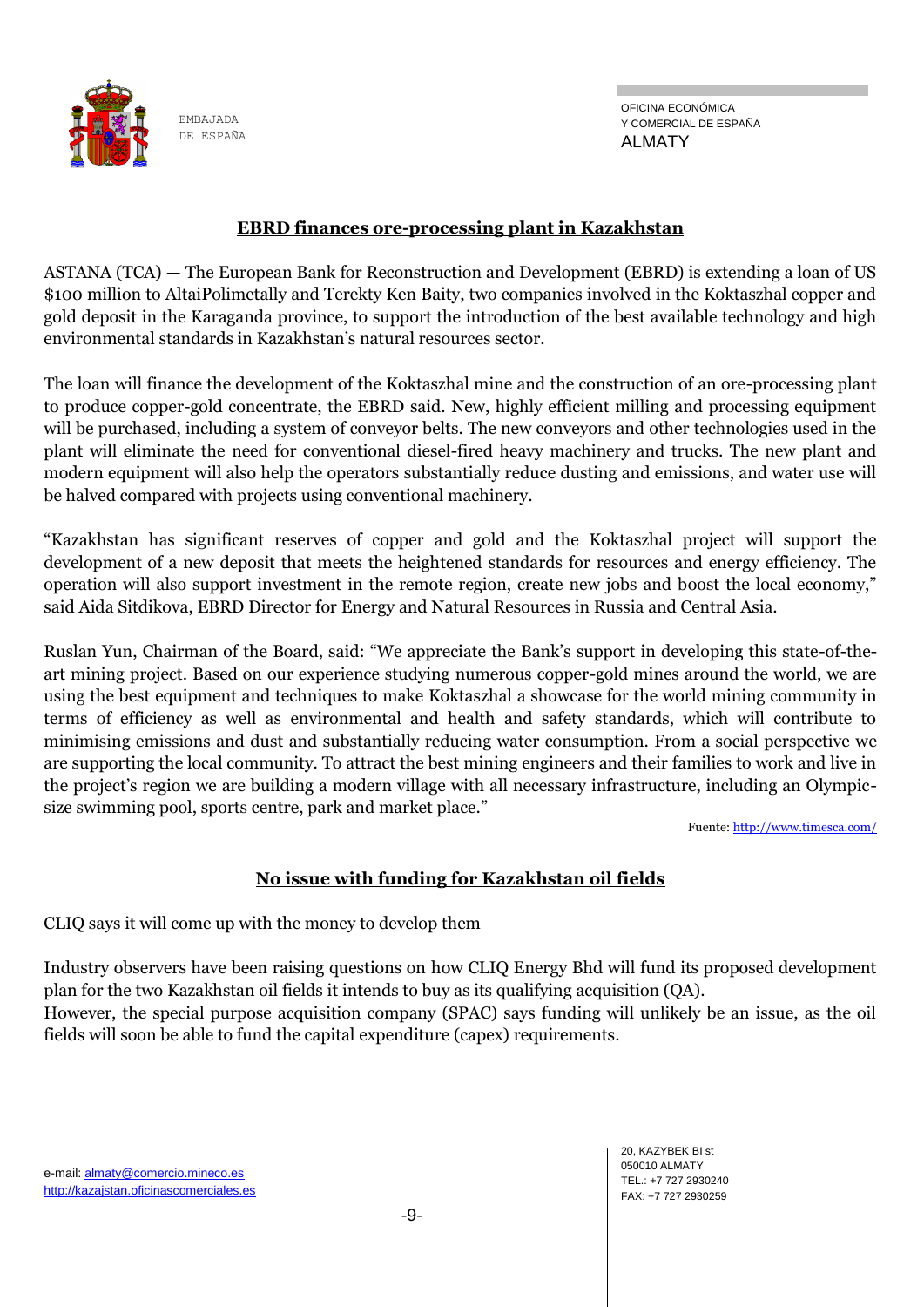

On Wednesday, CLIQ entered into a conditional sales and purchase agreement (SPA) to acquire a 51% stake in a special purpose vehicle (SPV), which will comprise the two oil producing field assets in Kazakhstan from Phystech Firm LLP for US\$117.3mil (RM433.5mil).

Under the agreement, the two assets will be transferred to the SPV, following which, the SPV will seek to list on the Kazakhstan Stock Exchange.

As part of the agreement, Phystech will inject US\$30mil into the SPV to be utilised as working capital financing. Moving beyond that, another US\$236mil will be spent on capex to improve the facilities and production of the oil fields.

Phystech wholly-owns and operates the two oil fields (Karazhanbas Northern Field), and hence if approved, the acquisition will see CLIQ having full operatorship of the assets.

Ziyad: 'Our first year shortfall in capex is only US\$30mil. After the first year we will have enough production and cashflow to internally fund future development.'

Managing director and chief executive officer Ziyad Elias says the additional capex will be funded internally.

"As you know our first year shortfall in capex is only US\$30mil. After the first year we will have enough production and cashflow to internally fund future development," he tells StarBizWeek.

Part of the deal involves CLIQ paying US\$90mil upfront, while the remainder US\$27.3mil is deferred to three years after the SPA is completed. Also, its portion of the US\$30mil capex shortfall comes up to US\$15.3mil, which will mean its total debt will stand at US\$42.3mil.

Ziyad says CLIQ has about US\$100mil in its trust account, of which US\$90mil will be used for the upfront payment for the acquisition. He adds that the balance will be used as working capital at the company's holding level.

However, the company still has 630.9 million convertible warrants units, which will expire come April 9, 2016. If all warrants are converted come expiry, CLIQ will have a gain of RM315.5mil.

"We are hoping for the warrant conversion of around US\$80mil," he says.

With that, CLIQ would be able to pay off its debts and still have almost US\$40mil in cash to spare.

"Even after paying off our debts, we won't be strapped for cash. We are buying an asset with no liability with minimum debt that won't constrain our cashflow and our balance sheet," says Ziyad.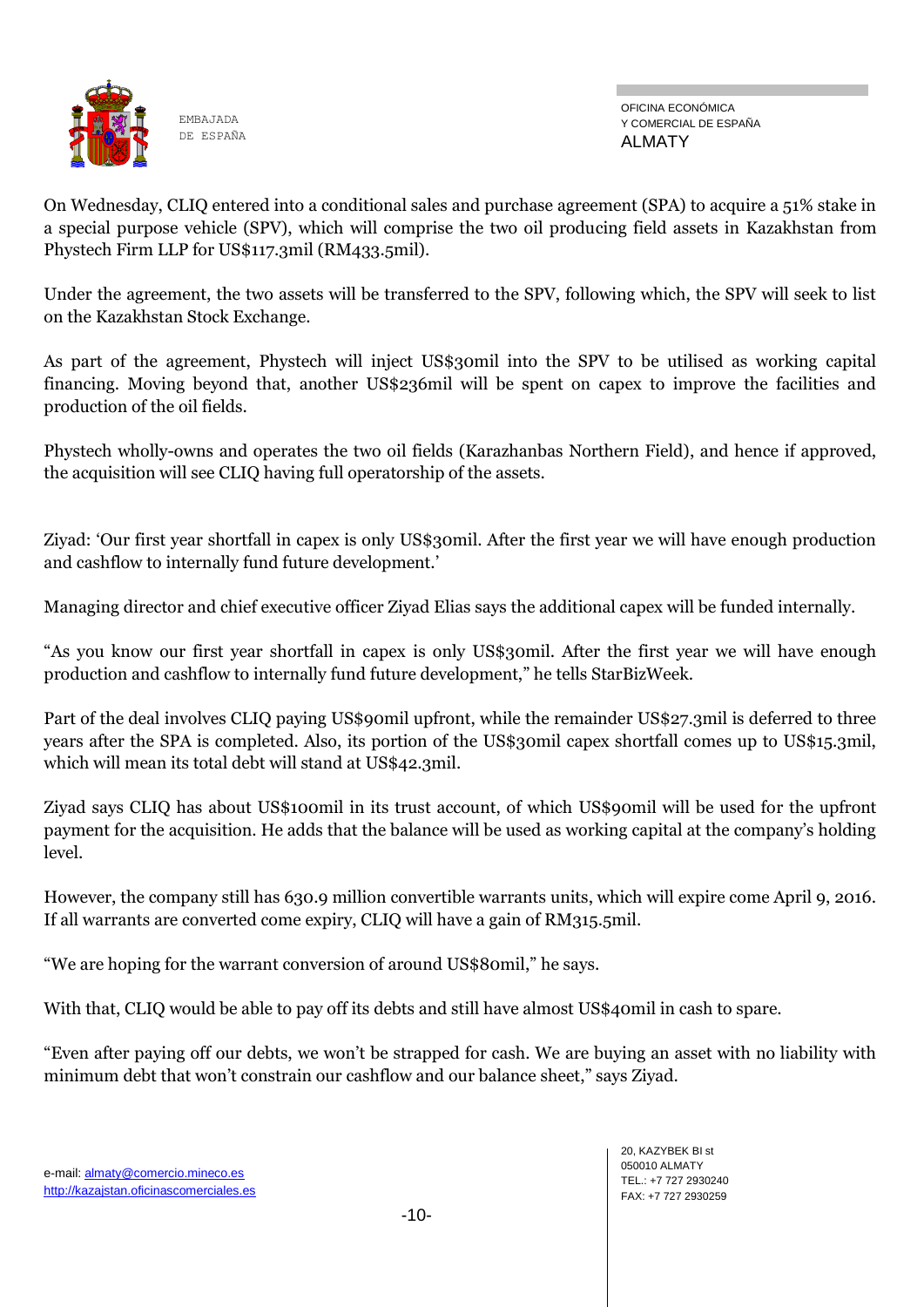

OFICINA ECONÓMICA Y COMERCIAL DE ESPAÑA ALMATY

He adds that CLIQ's investment has an internal rate of return that is well above the stipulated 15% discounted cashflow hurdle rate.

Currently the earnings before interest, tax, depreciation and amortisation (EBITDA) of Phystech are positive, although they have been on a downtrend since 2011.

In the financial year ended Dec 31, 2011, Phystech posted RM39.48mil in EBITDA, while in 2012 it was higher at RM52.9mil. However, in 2013 the company, whose general director is Daribekov Adil Maratovich, saw EBITDA levels fall to RM22.62mil.

EBITDA margins fell from 38.3% in 2011 to 36.11% in 2012 to 17.57% in 2013, as a result of "production inefficiencies", CLIQ said in its filing with Bursa Malaysia on Wednesday.

It is understood that Phystech's unaudited third-quarter results stand at RM29.8mil, a sign that things could be turning around for the owner of the 78.8 sq km Karazhanbas Northern Field.

Phystech are CLIQ's long-term partners, Ziyad adds. "They are not like other vendors that sell their asset, get the money and then run away. They are still shareholders in the SPV, so they will derive the value of the asset together with us. It is what we call a win-win situation," he says.

If the acquisition is approved by the Securities Commission (SC) and CLIQ's shareholders, it would see the company graduating from a SPAC to a junior independent exploration and production (E&P) company.

CLIQ will make its submission to SC within two month's time, and hopes to receive an approval in principle from the regulatory board by the end of September. It will then hold its extraordinary general meeting by the end of October, and are hopeful of completing the acquisition by December.

Ziyad anticipates to be cashflow positive by the end of the third year, and to breakeven by the end of the fourth year. By that time, CLIQ will look at the possibility of paying out dividends, or further develop its business.

"Perhaps we can buy another asset …," he teases.

Ziyad continues, saying the life of an E&P company is to develop oil fields and then "replenish". "But our main focus at this time is to deliver this QA," he adds.

Under the development plan, CLIQ intends to add more oil gathering stations, build oil processing units (OPU), and install the pipeline to connect the OPU to the Kaztransoil pipeline, among others.

Although the fields, which have reserves of 39.5 million barrels, came onstream in 2008, only about 2 million barrels of oil have been produced.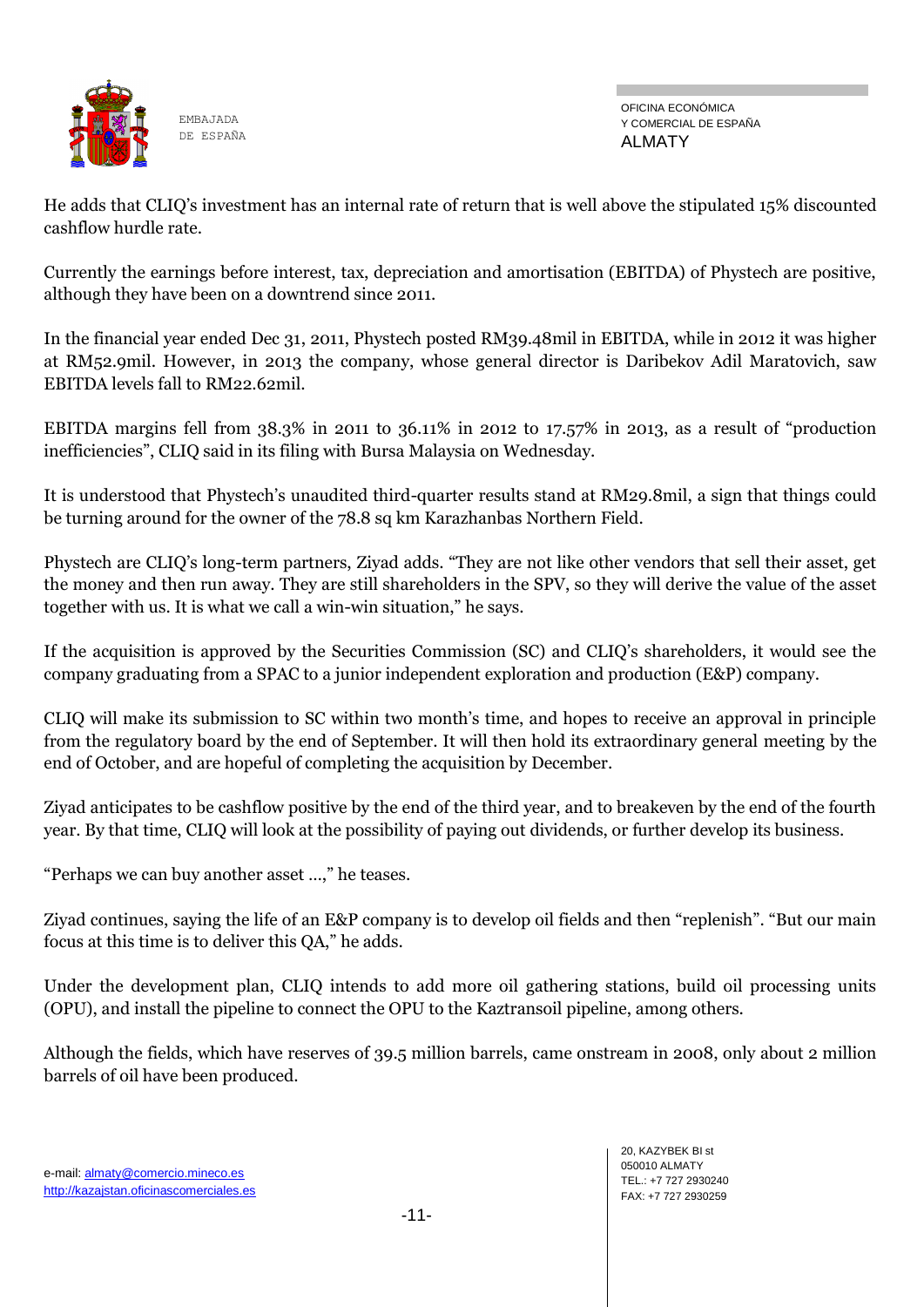

OFICINA ECONÓMICA Y COMERCIAL DE ESPAÑA ALMATY

"We consider it as early stage greenfield. We will bring in the capability and experience to improve the facilities and to drill in more wells, improve production and also improve the central processing unit to be able to produce export grade oil," says Ziyad.

Through the development plan, Ziyad says CLIQ aims to bring down the costs by about US\$7 per barrel from around US\$12 to US\$15 per barrel currently.

There are currently 130 drilled wells at the Karazhanbas Northern Field concession area, but only 90 wells are producing.

Ziyad says CLIQ will reassess the 40 wells that are not producing.

CLIQ intends to increase production from 1,400 barrels per day to 7,500 barrels per day in five year's time.

The company also plans to add 400 new wells at the onshore shallow reservoir, from 90 wells currently. The Karazhanbas Northern Field covers 78.8 sq km with a drill depth of less than 1,000 m.

CLIQ started assessing the assets in early December 2014 and completed an in-house analysis as well as visited the physical location to "get a feel" of the assets.

"The other aspect is that the fields' location is not in a very difficult terrain. It would have been different if it was in swampy or mountainous area. It is on relatively flat and firm ground so it is easy to build facilities," he says.

Fuente[: http://www.thestar.com.my/](http://www.thestar.com.my/)

## **Kazakhstan to commission new wind project by 2016**

KAZAKHSTAN: The government of Kazakhstan is completing preparations to build a 78MW project in the Tainty Ulan area in the east of the country.

According to Darkhan Tokhtarov, head of the regional department of energy and utilities of the East Kazakhstan region, commissioning of the new wind farm is scheduled for 2016.

The project will have around 35 turbines.

Among the participants of the project are LLP Spain Consulting (a joint venture of the Kazakh and Spanish business), a local joint-stock company, Yertys, and Hydro China International Engineering.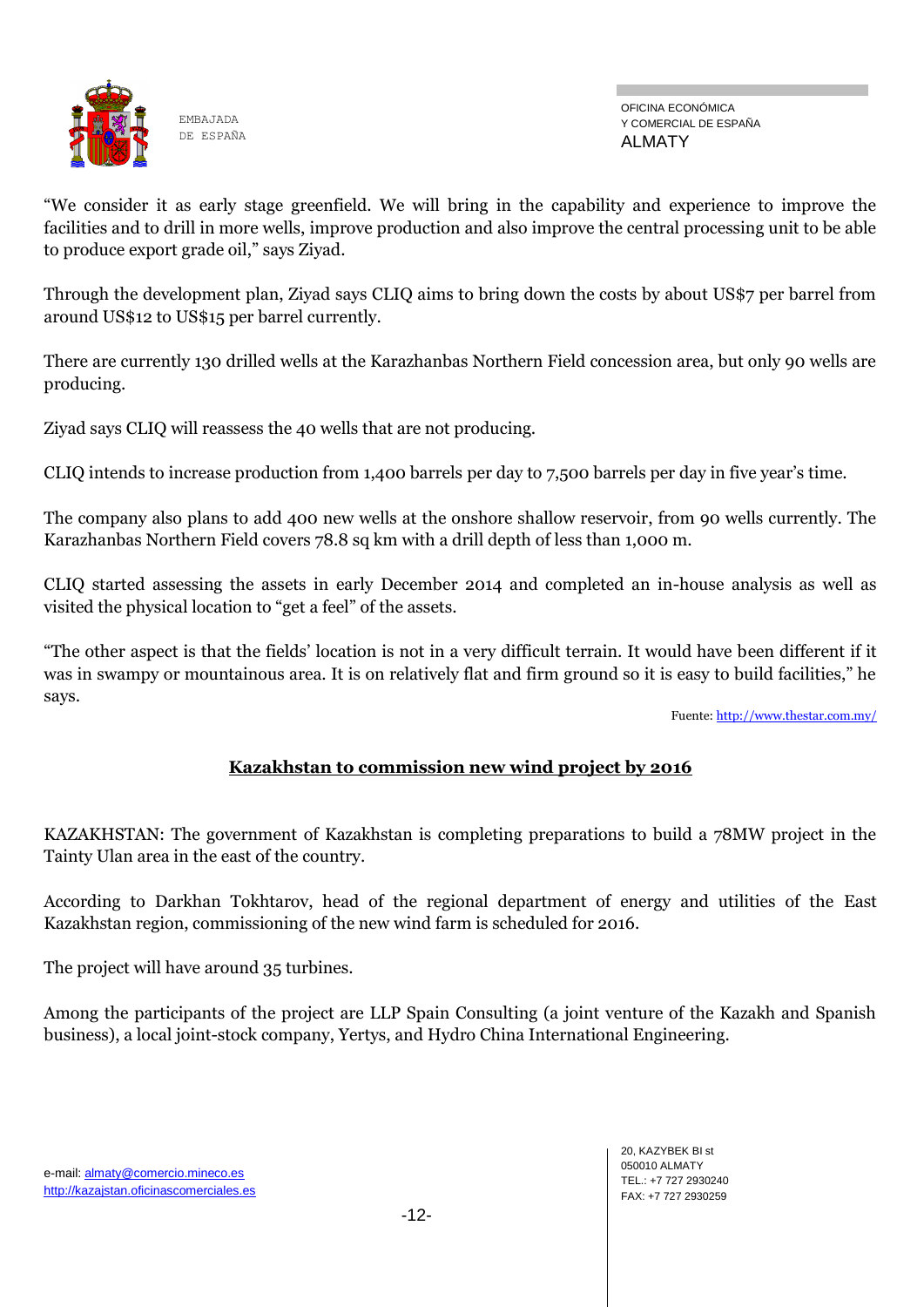

OFICINA ECONÓMICA Y COMERCIAL DE ESPAÑA ALMATY

Last year, Kazakhstan announced plans to build up to six wind projects in northern Kazakhstan by 2018, according to a recent statement by Anton Fedyaev, head of the department of housing and communal services and energy of the Kazakh government.

Fedyaev said the projects form part of an existing state programme to develop renewables in the country through to 2018.

Fuente[: http://www.windpowermonthly.com/](http://www.windpowermonthly.com/)

## **Samruk-Energo in Kazakhstan draws plans for more wind, solar farms**

April 3 (SeeNews) - Kazakhstan-based power producer JSC Samruk-Energo aims to produce more power from wind and solar parks and already has several projects planned for the 2015-2019 period.

Trend News Agency said the company aims at a renewable power output of 110 million kWh in 2015 and 355 million kWh in 2016.

Samruk-Energo intends to build a 50-MW solar farm near Kapshagay city, with potential for a later expansion to 100 MW, according to the report. Several wind farm projects of around 50 MW each are also planned for the Shelek corridor and Yereimentau city.

In the second quarter of 2015, Samruk-Energo will commission a 45-MW wind park near Yereimentau, which can later be expanded to 300 MW, Trend said, citing the company.

Kazakhstan's government has set a 30% renewables goal for 2030.

Fuente: <http://renewables.seenews.com/>

## **Kazakhstan plans to harvest 17.2 mln tons of grain crops in 2015**

According to the forecasts of Agriculture Ministry, this year it is planned to harvest not less than 17.2 million tons of grain crops.

Speaking about the forecast for gross harvest, Deputy Minister of Agriculture Saparkhan Omarov noted that after follow-up revision, it equaled to 17.2 million tons of grain. He expressed hope that this year's gross grain harvest will not be lower than in the last year.

It was informed, that in 2015 cultivated crops will be planted on an area of 21.5 hectares, which is 0.1 million hectares more than in 2014.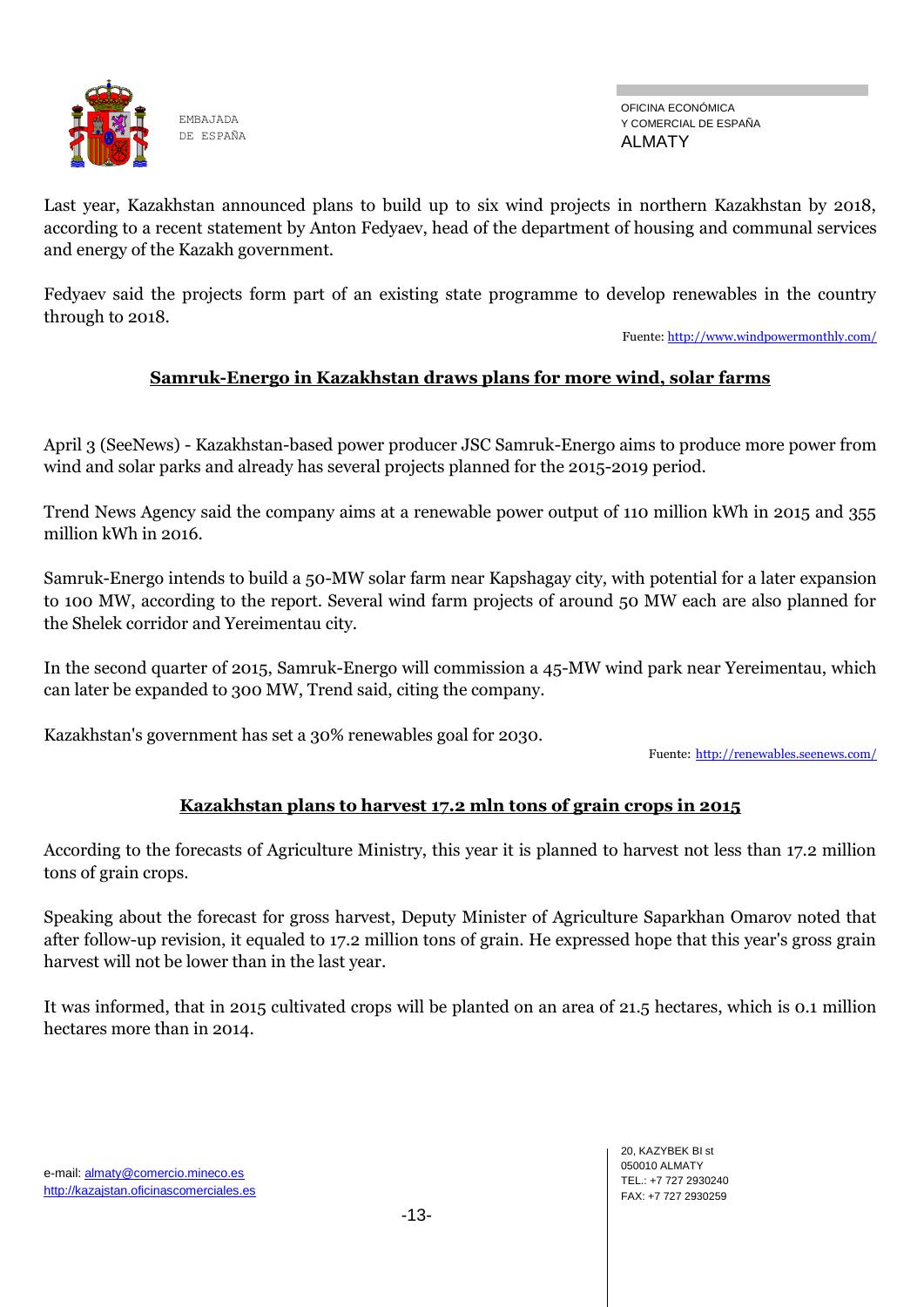

#### **Kazakhstan to double its grain exports to Iran**

Kazakhstan is to double its grain exports to Iran, a Tengrinews.kz journalist reports, citing Saparkhan Omarov, Vice Minister of Agriculture.

"When it comes to the Middle East, Iran has been a major importer of Kazakh grain; with the new railroad to Iran in place, we expect the grain exports towards Iran to double", he told a briefing at the Public Communications Service.

The 900-km-long railway link constructed through concerted efforts of Kazakhstan, Turkmenistan and Iran runs from the Kazakhstan's steppe across Turkmen Karakumy desert to the mountainous Gulistan province in the North of Iran. The project was bolstered by the Asian Development Bank and the Islamic Development Bank. The agreement on construction of the railway link was signed by the three leaders back in 2007, the actual construction works commenced in 2009. The Kazakhstan's arm of 120 km was the first to be completed in 2012; in 2013 it was stitched to the Turkmen section Kyzylgaya – Bereket. The entire railway corridor, including the Iranian leg, was inaugurated early December 2014.

According to Mr. Omarov, the country's grain exports potential for 2014-2015 stands at 7 million tons. "As of today, 4.7 million tons have been exported, mainly to other Central Asian states – Azerbaijan, Afghanistan, Iran (2.1 million tons), Russia (119 000 tons), China (55 000 tons), EU countries (61 000 tons), and the Middle East (17 900 tons)", he elaborated.

He also specified Kazakhstan had so far exported 1.1 million tons of flour, including 860 000 tons to other Central Asia nations and 380 000 tons to Afghanistan.

Earlier Tengrinews.kz reported, citing the country's Agriculture Minister Assylzhan Mamytbekov, that for the 2013-2014 marketing year Kazakhstan had exported 8.7 million tons of grain, including grain equivalent of flour (6 million tons of grain and 1.9 million tons of flour), 22% up against the preceding marketing year.

The 2014 grain harvest in Kazakhstan was estimated at 17 million tons. In 2013 and 2012 the country harvested 18.9 and 17.7 million tons of grain respectively. In 2011 the figure made up whopping 26.9 million tons (net weight), with exports potential standing at 15 million tons.

Fuente: <http://en.tengrinews.kz/>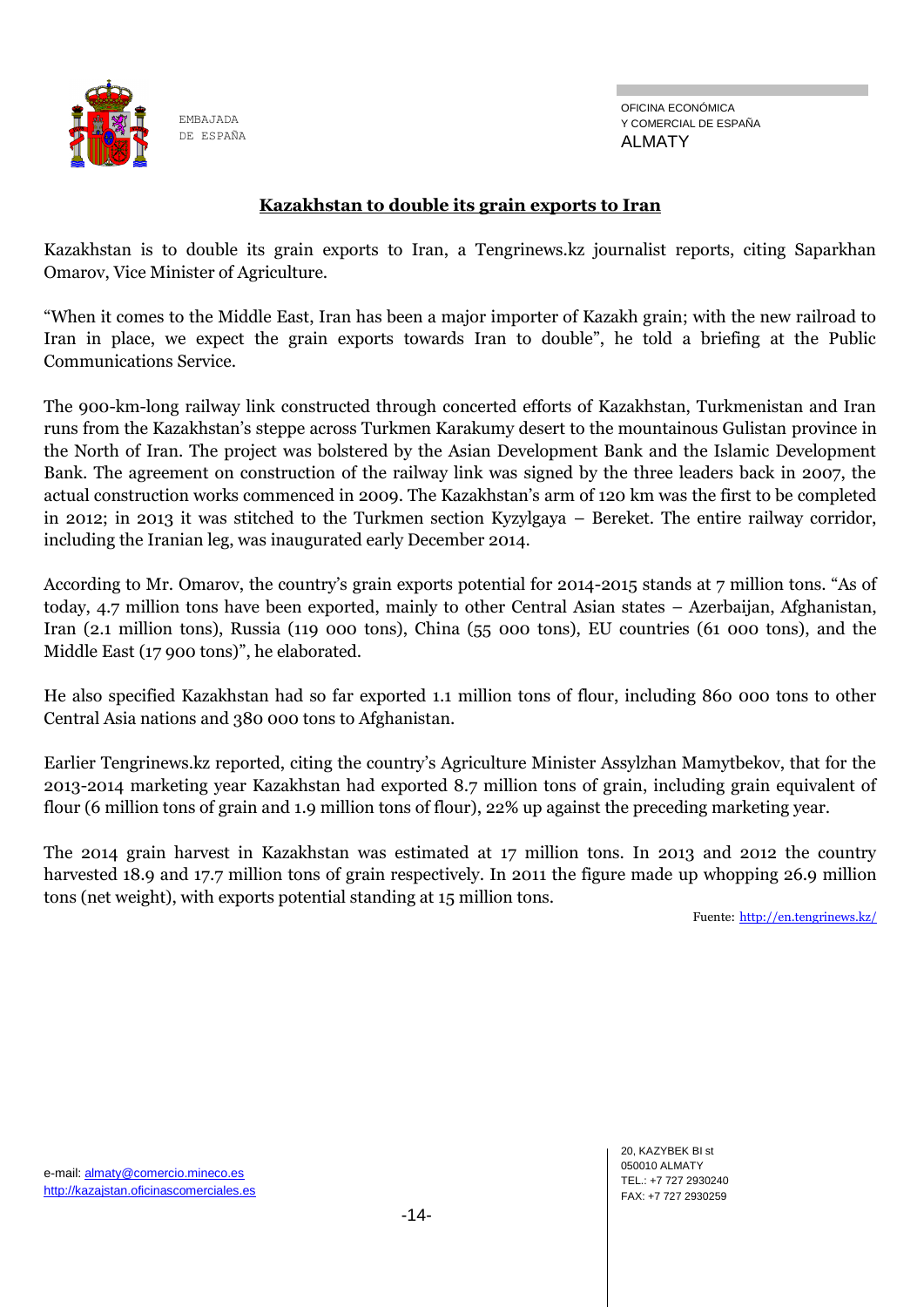

OFICINA ECONÓMICA Y COMERCIAL DE ESPAÑA ALMATY

#### **Serial production of electric vehicles in Kazakhstan postponed**

Serial production of electromobiles in Kazakhstan has been postponed, albeit promises to launch it in December last year, a Tengrinews correspondent learnt this from Asia Auto car assembly plant president Yerik Sagymbayev.

"Now is not the most favorable climate for launching new conceptual models on the market. Electromobiles are more expensive than traditional cars. Besides, the consumers lack appropriate infrastructure (charging stations). Therefore, the exact date of the launch of electromobiles into mass production has not been determined yet," Sagymbayev said.

Back in October 2014, the Ministry for Investment and Development of Kazakhstan declared that by the end of that year, the assembly line of Ust-Kamenogorsk assembly plant Asia Auto will see its pilot electrictromobiles brought to light. These vehicles were to have a running distance of up to 200 kilometres between charges.

Sagymbaev, in turn, noted that they released the first pilot vehicle in December 2014. It was reported that experts were testing the car in an urban setting, and then, around April 2015 will decide on whether to start mass production of electric vehicles in Kazakhstan.

Now he says that the final decision on the use of electromobiles has not been reached.

"We continue to test the pilot bunch of cars, which we assembled at the end of last year. The tests of cars in winter period went well; no problems in operating the cars in our low temperatures have been identified. However, a final decision on the feasibility of running the project has not yet been made. This is a major factor," Sagymbayev said.

Fuente: <http://en.tengrinews.kz/>

#### **Fitch Assigns Kazakhstan's Altyn Bank 'BB' Long-Term IDR; Outlook Stable**

(The following statement was released by the rating agency) MOSCOW/LONDON, April 02 (Fitch) Fitch Ratings has assigned Altyn Bank JSC Long-term foreign and local currency Issuer Default Ratings (IDRs) of 'BB'. The Outlooks are Stable. A full list of rating actions is at the end of this rating action commentary. KEY RATING DRIVERS: IDRS, SUPPORT RATING AND NATIONAL RATING Altyn Bank's Long-term IDRs are aligned with the ratings of its parent institution, Halyk Bank of Kazakhstan (BB/Stable), which acquired 100% of Altyn Bank's (former SB HSBC Bank Kazakhstan JSC) ordinary shares in 4Q14. In Fitch's view, Halyk's high propensity to support its subsidiary, if needed, is based on Altyn Bank being a key and integral part of the parent's group providing core services to core clients in the domestic market. Our view also considers the subsidiary's currently full ownership, tight supervision by the parent and increasing parent-subsidiary integration at the operational level, as well as the low cost of potential support which might be required to Altyn Bank. Fitch also believes that Halyk would be exposed to high reputational risks should it withhold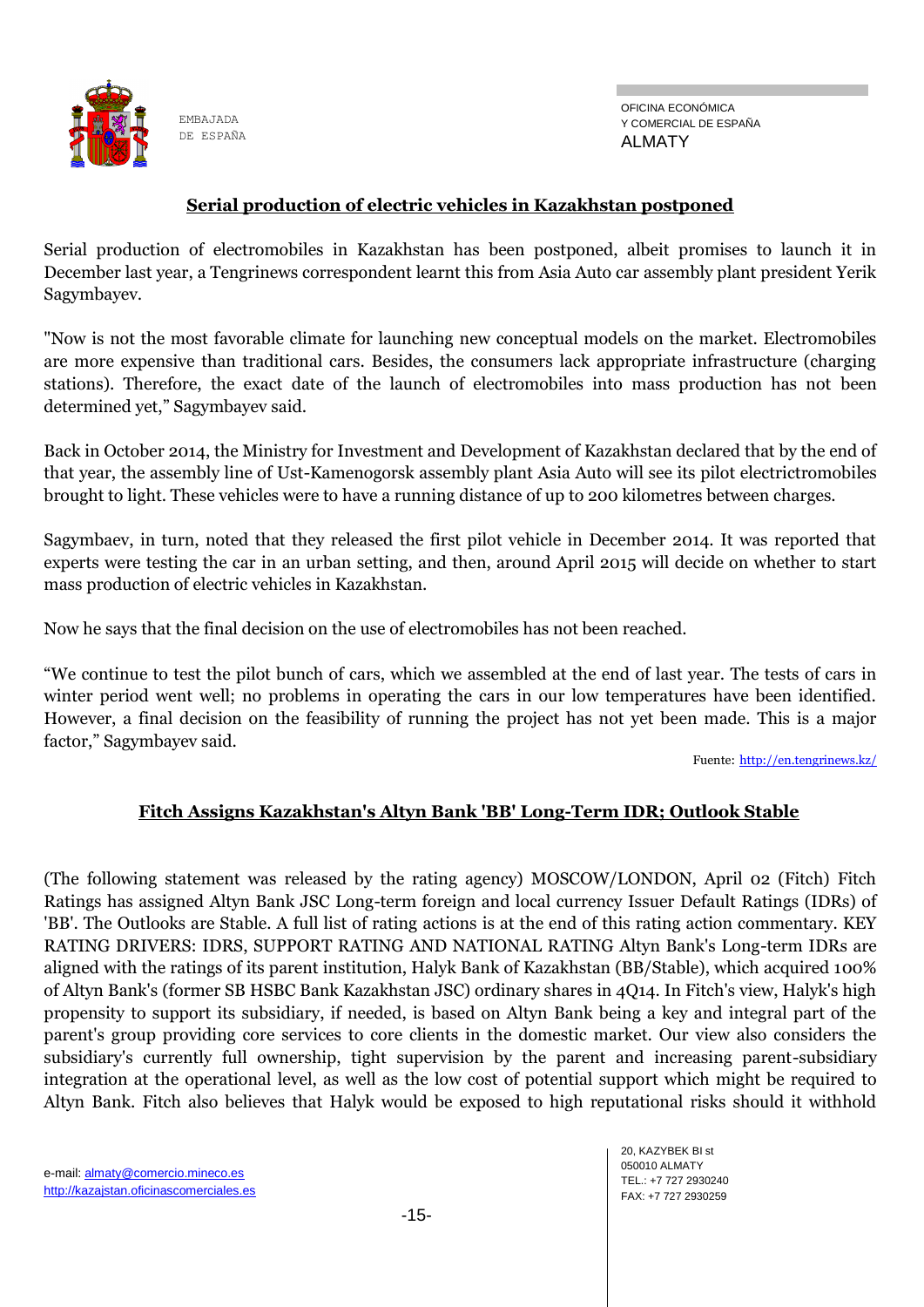

OFICINA ECONÓMICA Y COMERCIAL DE ESPAÑA ALMATY

support to Altyn Bank, despite the latter's separate branding and marketing strategy, small size (5% of groups' total assets at end-2014) and absence of cross-default linkage with the parent. We do not expect Kazakhstan's bank regulator to hamper Halyk supporting its domestic subsidiaries. Fitch has not assigned Altyn Bank a Viability Rating given the significant recent changes in its financial profile, which followed the bank's acquisition by Halyk and the expectations of a further evolution of the subsidiary's business model, underwriting standards and performance in the medium term. At end-2014, Altyn Bank's healthy balance sheet was underpinned by moderate 6.8% NPLs and 4.5% restructured loans and the high 34% Fitch core capital/risk-weighted assets ratio, largely reflective of the generally low-risk focus under the previous parent. Fitch believes that the Altyn Bank might become increasingly exposed to a higher risk/return lending to improve its relatively low 6% return on average equity in 2014. RATING SENSITIVITIES- IDRS, NATIONAL RATING AND SUPPORT RATING Altyn Bank's support-driven ratings would likely change in tandem with Halyk Bank's Long-term IDR. A potential failure by Halyk to provide timely and sufficient support to its subsidiary, if needed, would likely lead to Altyn Bank's ratings being downgraded. The rating actions are as follows: Long-term foreign and local currency IDRs: assigned at 'BB'; Outlook Stable Short-term foreigncurrency IDR: assigned at 'B' National Long-term rating: assigned at 'A+(kaz)'; Outlook Stable Support Rating: assigned at '3' Contacts: Primary Analyst Konstantin Yakimovich Associate Director +7 495 956 9978 Fitch Ratings Moscow Valovaya str., 26 Moscow Secondary Analyst Timur Lebedev Analyst +7 495 956 9983 Committee Chair Olga Ignatieva Senior Director +7 495 956 6906 Media Relations: Elaine Bailey, London, Tel: +44 203 530 1153, Email: elaine.bailey@fitchratings.com; Julia Belskaya von Tell, Moscow, Tel: +7 495 956 9908, Email: julia.belskayavontell@fitchratings.com. Additional information is available at www.fitchratings.com. Applicable criteria, 'Global Bank Rating Criteria' dated 20 March 2015 are available at www.fitchratings.com.

Fuente: <http://www.reuters.com/>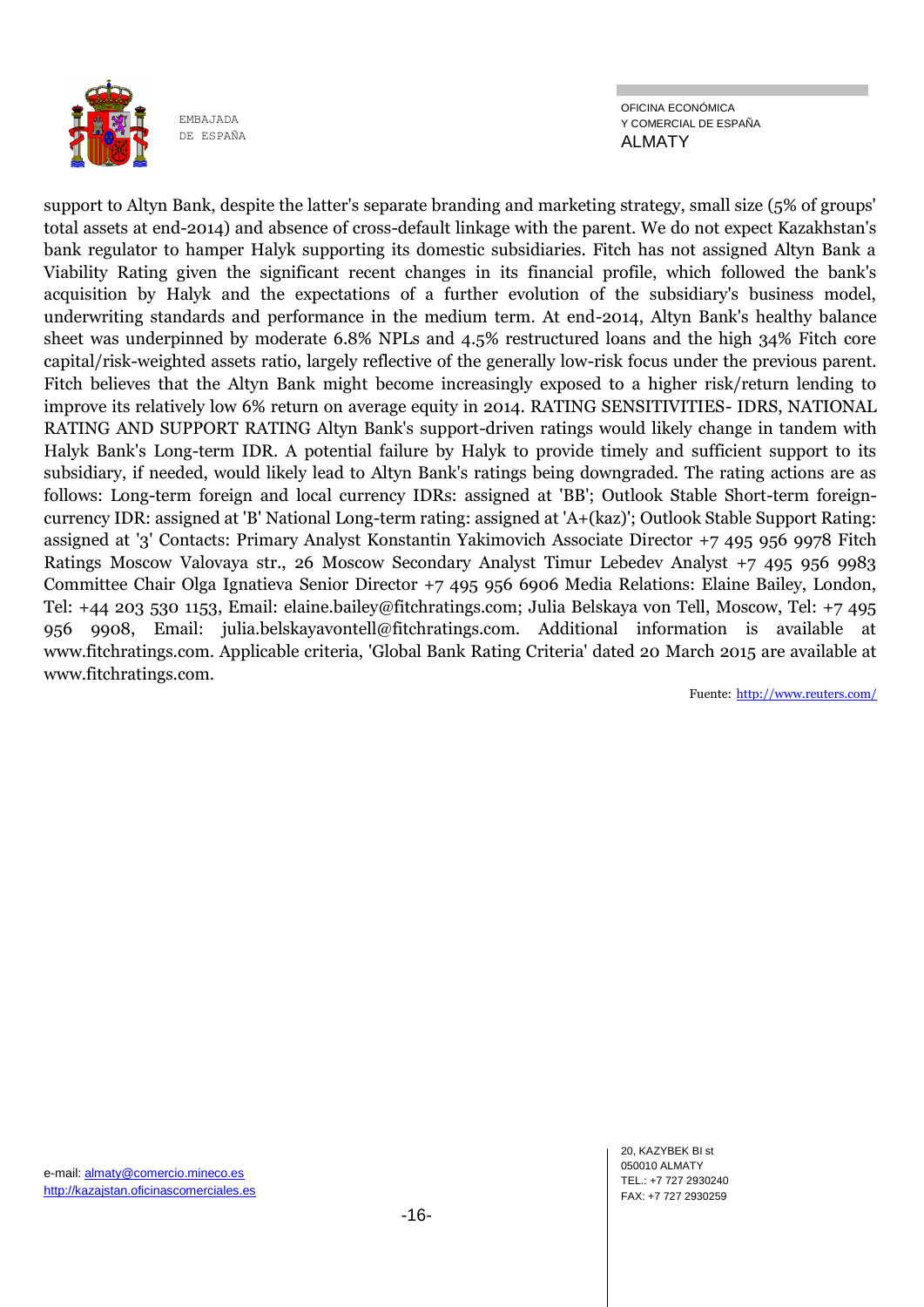

OFICINA ECONÓMICA Y COMERCIAL DE ESPAÑA ALMATY

# **Kirguistán**



## **India's Central Asia Policy Makes Comeback in Kyrgyzstan**

After years of floundering, India's Connect Central Asia policy is finally making progress.

On March 25, 2014, members of the Indian and Kyrgyz armed forces completed a two-week joint military exercise in Kyrgyzstan. Involving special forces from each country, including Kyrgstan's "Scorpions" units, the Kanzhar 2015 exercise focused on the neutralization of armed militant organizations in mountainous areas. While the joint exercise was relatively small, consisting of approximately 100 soldiers, the presence of Indian combat forces on the ground in Central Asia marks an important comeback for India's hitherto floundering Connect Central Asia policy. Indeed, New Delhi's poor maneuvering during the latter part of the Manmohan Singh government had left India isolated in Central Asia, a region critical for India's energy, trade and security needs.

Officially announced by New Delhi in June 2012, India's Connect Central Asia policy was the formalization of New Delhi's revamped efforts to offset the grave strategic setback India first suffered in December 2010 with its loss of Tajikistan's Ayni airbase to Russia. The Ayni airbase had been the key to New Delhi's plan for expanding India's strategic footprint in Central Asia. Originally used by the Soviets during the 1980s, the airbase had been abandoned since the 1988-89 withdrawal Soviet troops from Afghanistan. New Delhi contributed technical assistance and \$70 million to renovate the airbase between 2003 and 2010. India's Border Roads Organisation (BRO), directed by the Army Corps of Engineers, extended the main runway to 3,200 meters to accommodate all types of aircraft, built a control tower with state-of-the-art navigational technology, and constructed three hangars capable of housing squadrons of MiG-29 bombers used by the Indian Air Force. Nonetheless, there are no reports of Indian combat aircraft having ever been stationed at the base. Although the BRO began the Ayni

20, KAZYBEK BI st 050010 ALMATY TEL.: +7 727 2930240 FAX: +7 727 2930259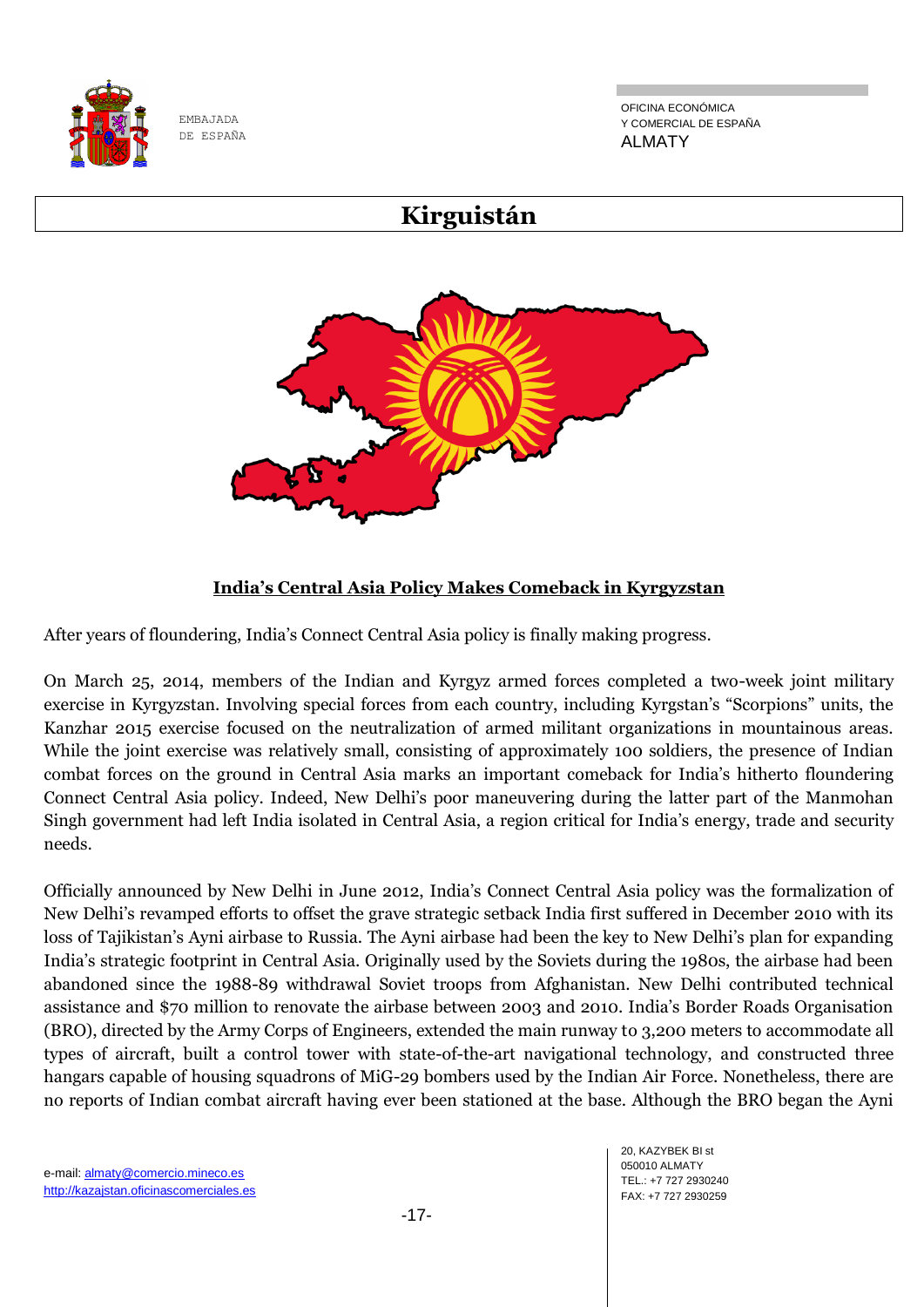

OFICINA ECONÓMICA Y COMERCIAL DE ESPAÑA ALMATY

renovations in 2004, New Delhi never developed any meaningful leverage with the Tajik government. In December 2010, Tajikistan announced that Russia would be the only country to use the Ayni airbase. Moscow and Dushanbe then began negotiating the terms of their future military cooperation and Russia's support for Tajik President Emomali Rahmon's November 2013 re-election bid. India was effectively closed out of Ayni and the embarrassing reversal ushered in a period during which India had virtually no significant defense cooperation in Central Asia.

To bolster its weak position in Central Asia in the wake of its setback in Tajikistan, India convened the first meeting of the India-Central Asia Dialogue in the Kyrgyz capital Bishkek in June 2012. In his keynote address, India's Minister of External Affairs unveiled New Delhi's Connect Central Asia Policy. Among its declared objectives for "deep engagement" with the Central Asian republics, New Delhi enumerated the need for strengthened strategic and security cooperation and long-term partnerships in energy development. However, New Delhi continued to struggle to realize these goals.

The ongoing difficulty for India's Connect Central Asia policy was most poignantly exemplified when Beijing thwarted New Delhi's attempt to develop a foothold in Central Asian energy by acquiring ConcoPhillips' 8.4 percent share in Kazakhstan's massive Kashagan oil field. Although Kazakhstan previously gave indications that it would approve the \$5 billion sale of ConocoPhillips's share to OVL, the international division of India's Oil and Natural Gas Corporation (ONGC), the Kazakhstani government blocked the transaction and bought ConocoPhillip's 8.4 percent stake in July 2013. Kazakhstan then turned around in September 2013 and sold an 8.33 percent stake in Kashagan to the Chinese National Petroleum Corporation (CNPC) for an equivalent \$5 billion along with CNPC's agreement to provide \$3 billion to cover half the cost of Kashagan's phase two development.

As discussed recently in The Diplomat, India's Connect Central Asia policy may soon experience a significant breakthrough in the energy sector with the start of construction on the long stalled Turkmenistan-Afghanistan-Pakistan-India (TAPI) natural gas pipeline. The joint military exercise Indian forces conducted with their counterparts in Kyrgyzstan similarly signals a turnaround for India's objective to develop strengthened strategic and security cooperation.

The changing fortunes of India's strategic cooperation in Central Asia is undoubtedly connected to a rising anxiety over Russian hard power as well as a concurrent apprehension over the growing predominance of Chinese economic soft power among the nations of the region. However, it is also the product of India's more muscular assertion of its national interests in international affairs under Narendra Modi's government and, in particular, Modi's deepening strategic partnership with the United States. Five months prior to the Indian-Kyrgyz joint exercises, Kyrgyzstan participated for the first time in the Kazakhstan-NATO joint military exercise known as Steppe Eagle.

> 20, KAZYBEK BI st 050010 ALMATY TEL.: +7 727 2930240 FAX: +7 727 2930259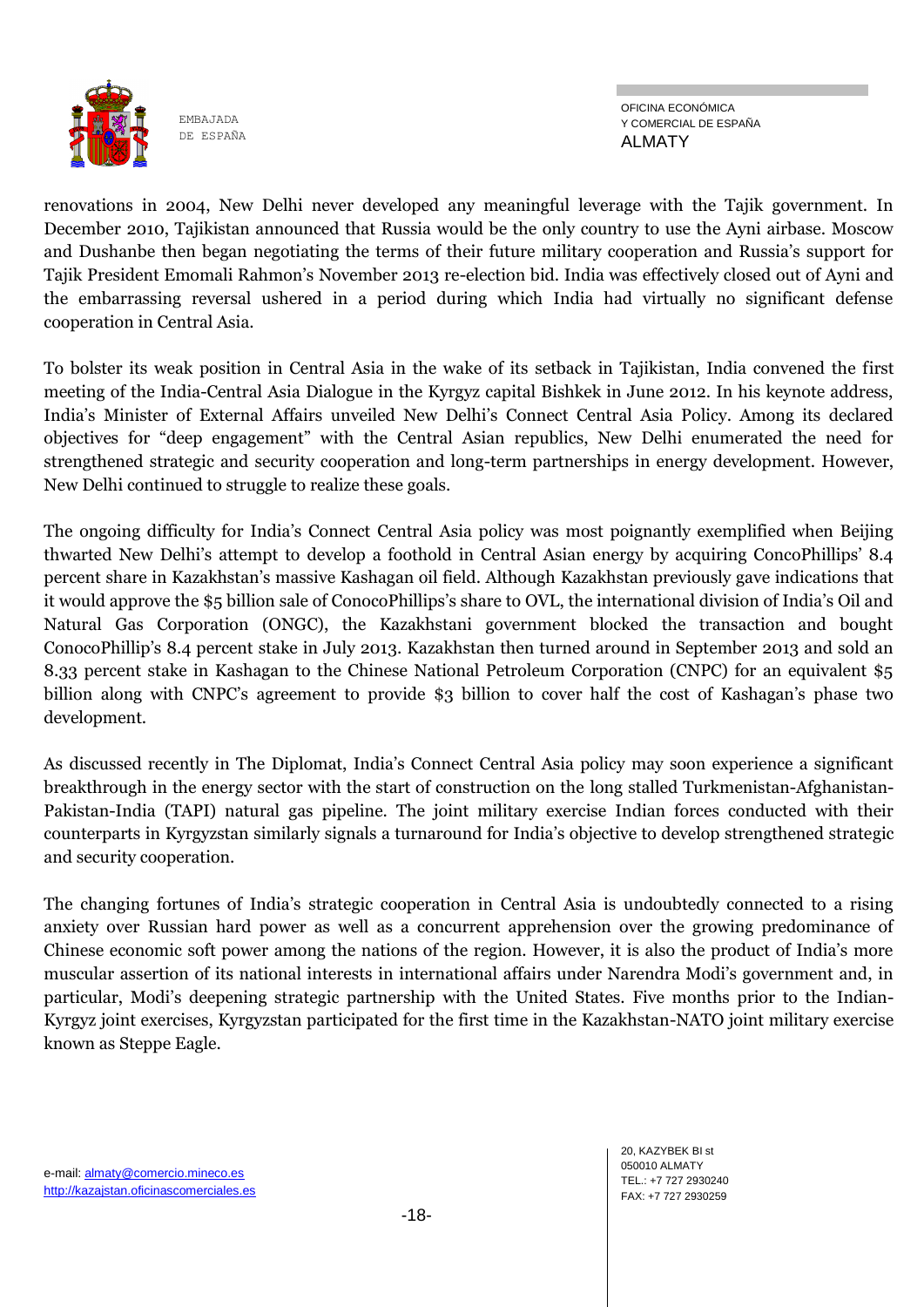

OFICINA ECONÓMICA Y COMERCIAL DE ESPAÑA ALMATY

Featuring Kazakhstan's NATO-trained air mobile brigade KAZBRIG, the yearly Steppe Eagle exercises serve to widen the scope of NATO interoperability across the Kazakhstani armed forces and is therefore perhaps the most significant of NATO's Partnership for Peace programs conducted in Central Asia. Despite the fact Kyrgyzstan has received a \$1 billion military aid package from Moscow, Bishkek chose to participate in Steppe Eagle 2014, which ran from September 16 to October 25, 2014. That followed the 2013 training of almost 900 members of Kyrgyz special forces units by the United States. Among those units trained by the U.S. were Kyrgyzstan's "Scorpions" special forces that participated in the March 2015 joint exercises with India.

India's decision under Narendra Modi to modify its policy orientation of strategic autonomy and develop closer cooperation with the United States, as well as strong U.S. allies like Japan, enhances New Delhi's value as a security partner. Should India continue to pursue this new policy direction, the India-Kyrgyzstan joint exercise may be an augur of a greater Indian role in the strategic architecture of Central Asia.

Micha'el Tanchum is a Fellow in the Middle East and Asia Units, Truman Research Institute for the Advancement of Peace, Hebrew University. Dr. Tanchum also teaches in the Departments of Middle Eastern History and East Asian Studies as well as the Faculty of Law at Tel Aviv University.

Fuente: The Diplomat

#### **Kyrgyzstan will push for "close engagement" with EU says President Almazbek Atambayev**

Kyrgyzstan President Almazbek Atambayev has been on an extended tour of Europe meeting major European Union leaders. He plans to go to Moscow soon to sign up to full membership of the Russian-led Eurasian bloc. He spoke to euronews' correspondent Andrei Beketov Euronews: "Mr. President, welcome to euronews. Can we regard your visit to Brussels as something of a farewell before Kyrgyzstan joins the Eurasian Economic Union in May and when you will stop getting closer to the European Union?"

Atambayev: "On the contrary. I think, as a part of the Eurasian Union, Kyrgyzstan will be pushing it towards tight engagement with the European Union. Europe should extend from Lisbon and Brussels – to Vladivostok, and of course, I think, to Bishnek."

Euronews: "Why did Bishnek decide to associate with Moscow rather than with Brussels?"

Atambayev: "We are ready to join the European Union. But when, two years ago I said that we are always ready to sign an agreement with the EU, I was told that it has no common border with Kyrgyzstan." Euronews: "Is this the only obstacle?"

Atambayev: "Apparently so. There is only one reliable road for us to Europe. It goes through Russia and Kazakhstan. I think that together we will move in this direction."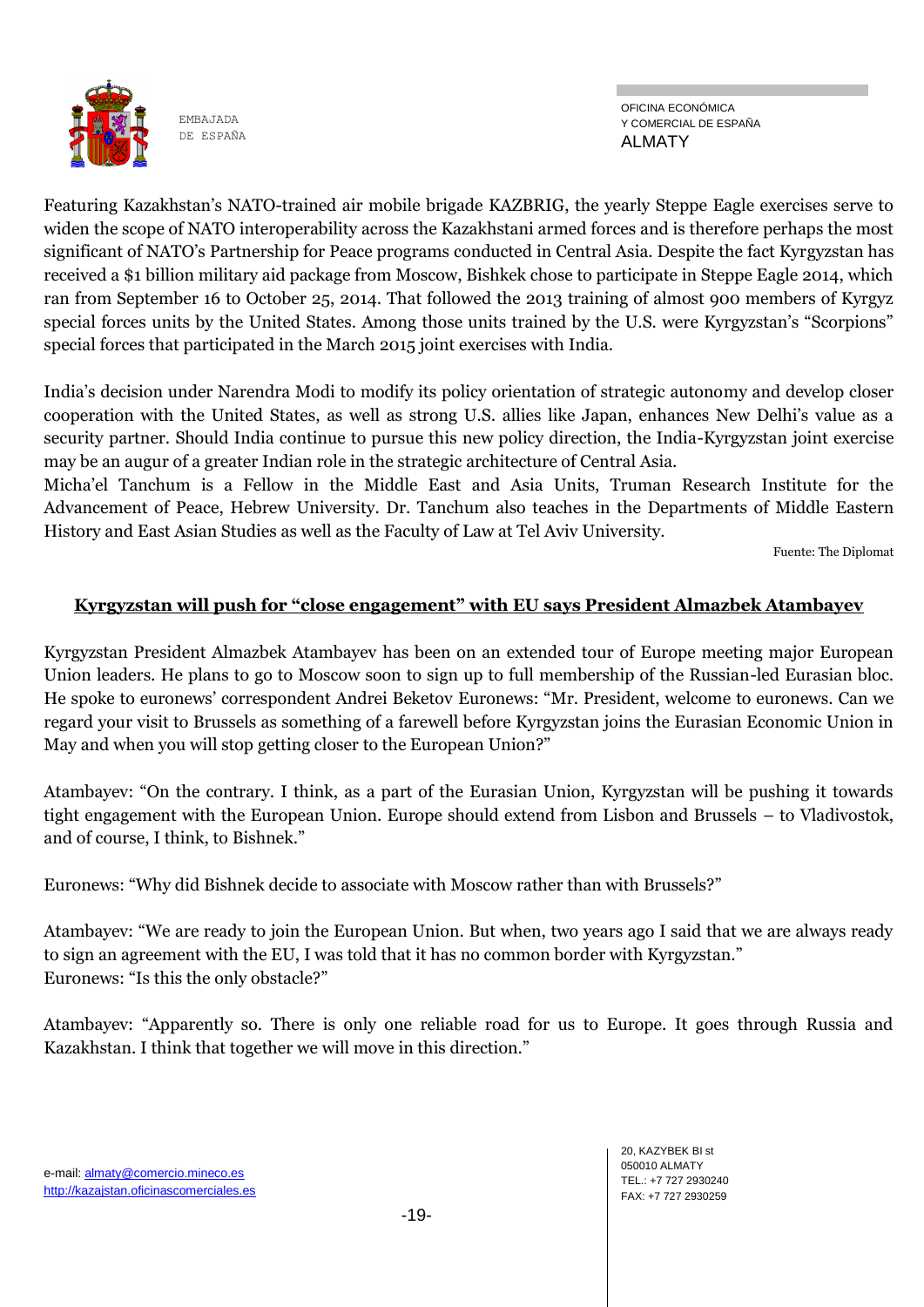

Euronews: "Human rights bodies criticise Kyrgyzstan for following the Russian example in preparing laws 'against gay propaganda' and for registration of 'foreign agents'. Aren't you losing already your democratic gains and liberties?"

Atambayev: "You know you are confusing Kyrgyzstan with other 'stans'. Our Parliament considers any laws. When I am asked such questions it show that many people think in old way. In Kyrgyzstan it's the Parliament that decides what laws to adopt. And often the laws are such that I have to veto them."

Euronews: "There is also a proposal to remove official status from the Russian language in Kyrgyzstan. We remember what happened following a similar move in the Ukraine."

Atambayev: "Our Parliament has already attempted to adopt such a law. I vetoed it then. They failed to overrule my veto. When a revolution happened in Ukraine, we were probably the only ones in Central Asia who congratulated Ukraine with this revolution last February. We urged the Ukrainians to pay special attention to inter-ethnic issues. Because we remember that in 2010, a few months after our own revolution, certain forces have organised inter-ethnic clashes in Southern Kyrgyzstan, as today in the South of Ukraine. And we warned Ukrainians about that."

Euronews: "What is the attitude in Kyrgyzstan to Russia's actions in Ukraine and it's annexation of Crimea?"

Atambayev: "Of course, we have always supported the territorial integrity of any country. At the same time the current situation in Crimea is a result of a referendum. I'm sure that if they were to conduct it again, dozens of such referendums 90 percent of the Crimeans would still vote for Crimea to be with Russia. Actions? We believe that the current conflict should be stopped, a compromised solution should be found. There should be very accurate and detailed implementation of the Minsk agreement."

Euronews: "Russia is in increasing international isolation because of this situation. Isn't it pulling Kyrgyzstan into this islolation?"

Atambayev: "Sanctions that are being used to punish Russia are hurting the whole region very badly including the economy of Kyrgyzstan. I believe that the future does not belong to the escalation of the conflict between Europe and Russia. The future belongs to the settlement of this conflict. Europe should be one and undivided." Euronews: "You were the first statesman to meet with President Putin on March 16 after his mysterious disappearance. What is your impression – is he in a mood for a showdown with the West, with the European Union on this issue?"

Atambayev: "Putin is the man who put Russia together again. Of course, President Putin does not need this confrontation. At the same time he wants to protect the interests of Russia and, first of all, of the Russianspeaking population in the south-east of Ukraine and in general, apparently, in the Ukraine."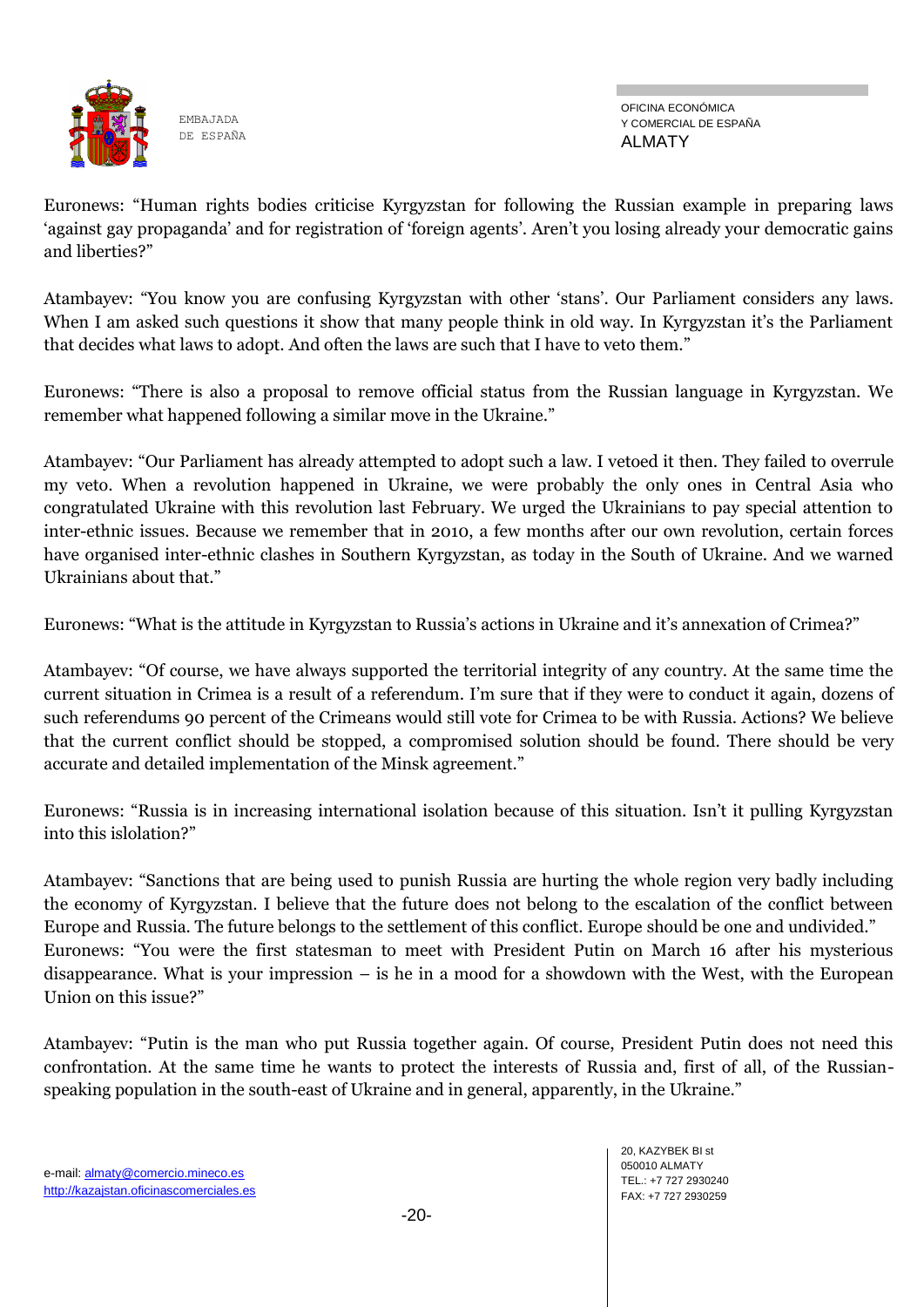

OFICINA ECONÓMICA Y COMERCIAL DE ESPAÑA ALMATY

Euronews: "One of the main threats for the European Union comes from the so-called Islamic State. Do you think that your country can cooperate with the EU in containing this threat?"

Atambayev: "When trillions of dollars are being spent on wars in Afghanistan or Iraq or Libya or elsewhere you can't stop them with force. They can be stopped only by showing an example of at least one country – democratic, secular Muslim country. I'm tired of pointing out that it would be much cheaper just to help Kyrgyzstan build a secular democratic state in our Muslim country. But you know, we are left with no real support from the democratic countries."

Euronews: "Can you name some of the fruits of your long-term interaction with the European Union?"

Atambayev: "We make good use of the example of the European Union itself and of the developed democratic countries in Europe. There is a saying that 'rather than giving somebody a fish, it's better to teach them how to fish'. We successfully learn how to fight corruption in Kyrgyzstan, conduct clean and fair elections and get rid of the so-called 'untouchables' (the privileged ). We learn from the European countries how to build a fair and democratic society. This is at least something that we take from them. So far so good."

Fuente: Euronews

## **Russian-Kyrgyz Development Fund to invest in Kyrgyzstan**

The first meeting of the Board of Directors of the Russian-Kyrgyz Development Fund was held in Bishkek on March 31 under the chairmanship of Deputy Finance Minister of Russia Sergey Storchak.

The meeting discussed the activities of the Fund's main governing bodies and key regulations governing its activities. The meeting also approved the investment policy of the Fund, and financing procedures.

The Russian-Kyrgyz Development Fund was established in accordance with intergovernmental agreements signed on May 29, 2014 and the agreement between the two governments of November 24, 2014.

The Fund has been created to maximize adaptation of the Kyrgyz economy to the Eurasian Economic Union and to implement investment projects in Kyrgyzstan. According to Storchak, the Fund will finance projects on favorable terms. The Fund will not lend to the Government of Kyrgyzstan as a sovereign borrower, but will work with market participants including businesses and private enterprises. The Fund's capital will be \$1 billion, including an authorized \$500 million capital and at least \$500 million of borrowings. In addition, Russia promised to allocate a \$200 million grant to implement the roadmap for Kyrgyzstan's accession to the EEU. Kazakhstan also promised to allocate \$100 million for this purpose. The grants will help bring the infrastructure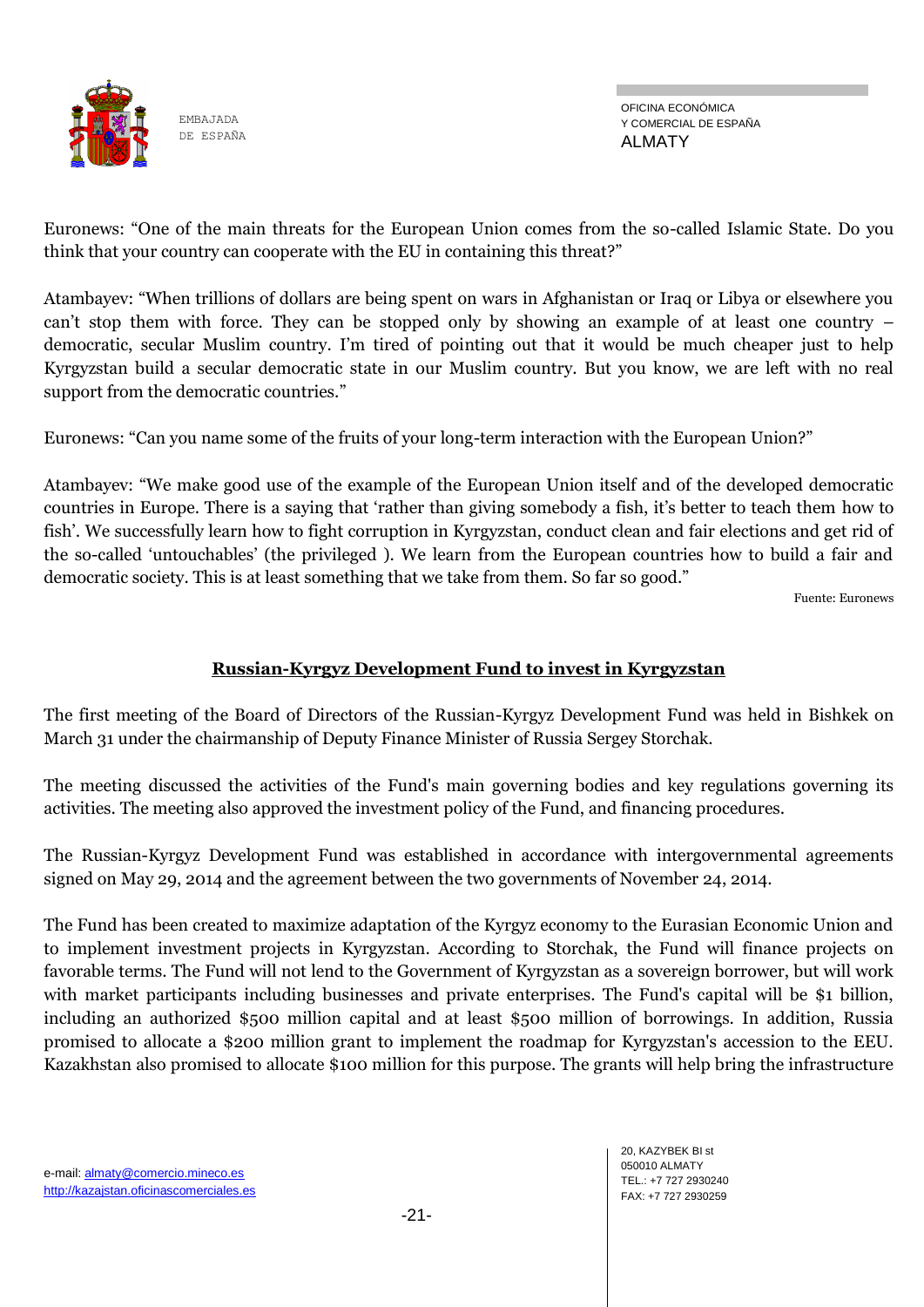

OFICINA ECONÓMICA Y COMERCIAL DE ESPAÑA ALMATY

of veterinary and sanitary services in accordance with the EEU requirements and create favorable conditions for development of export potential of Kyrgyzstan.

Funding will be provided on terms of maturity, repayment and interest payment. In 2014, Russia made the first \$100 million payment. In 2015, the second tranche of \$250 million is planned, and in 2016 - the third one of \$150 million. In the near future, Russia will transfer \$50 million. The Fund Board has the right to decide on projects worth up to \$10 million.

Sanctions against Russia will not affect the allocation of funds to Kyrgyzstan, because money to adapt the Kyrgyz economy to the EEU norms were planned by the federal budget of Russia, Storchak told reporters at a briefing in Bishkek.

The Russian-Kyrgyz Development Fund is a strategic authority that approves the investment and credit policy in the interests of both sides. The Fund aims to promote economic cooperation, modernization and development of the Kyrgyz economy, efficient use of the opportunities arising from the participation of the parties in the Eurasian Economic Union.

The Fund is focused on lending to self-supporting projects in priority sectors of the Kyrgyz economy: agriculture, clothing and textiles, mining and metallurgical industry, manufacturing industry, housing, transport, trade, business development and infrastructure, the Kyrgyz Government said in its report for 2014. In addition, the Fund will invest in economic entities registered and running their business in Kyrgyzstan.

The Fund is based in Bishkek, and its Board includes three representatives of Kyrgyzstan and two of Russia. Board Chairman from the Russian side is Deputy Finance Minister of Russia Sergey Storchak. Earlier this year, Nursulu Akhmetova was appointed Chairperson of the Fund from the Kyrgyz side. Before the appointment, she headed the Department of financial and economic analysis and monitoring in the rank of Deputy Chief of Staff at the Kyrgyz President's Office. Kyrgyzstan's Finance Minister Olga Lavrova and Economy Minister Temir Sariyev are members of the Fund's Board of Directors from the Kyrgyz side.

The governments of Kyrgyzstan and Russia will monitor the Fund's activity. "I hope the board will use its power wisely. It will be long-term money, which will improve the conditions for the implementation of projects and the financial situation in the country so that the position of local banks will not deteriorate after Kyrgyzstan's entry to the EEU," said Storchak. At the meeting, Kyrgyzstan and Russia signed an agreement that will be implemented in several stages. The most important one is modernization of four customs posts in Kyrgyzstan before May 9, 2015, when Kyrgyzstan plans to become the EEU member.

By the next Board meeting, to be held in late May, the first projects to be implemented in the country will be presented. All projects will be necessarily subjected to anti-corruption examination.

Fuente: 24.kg

20, KAZYBEK BI st 050010 ALMATY TEL.: +7 727 2930240 FAX: +7 727 2930259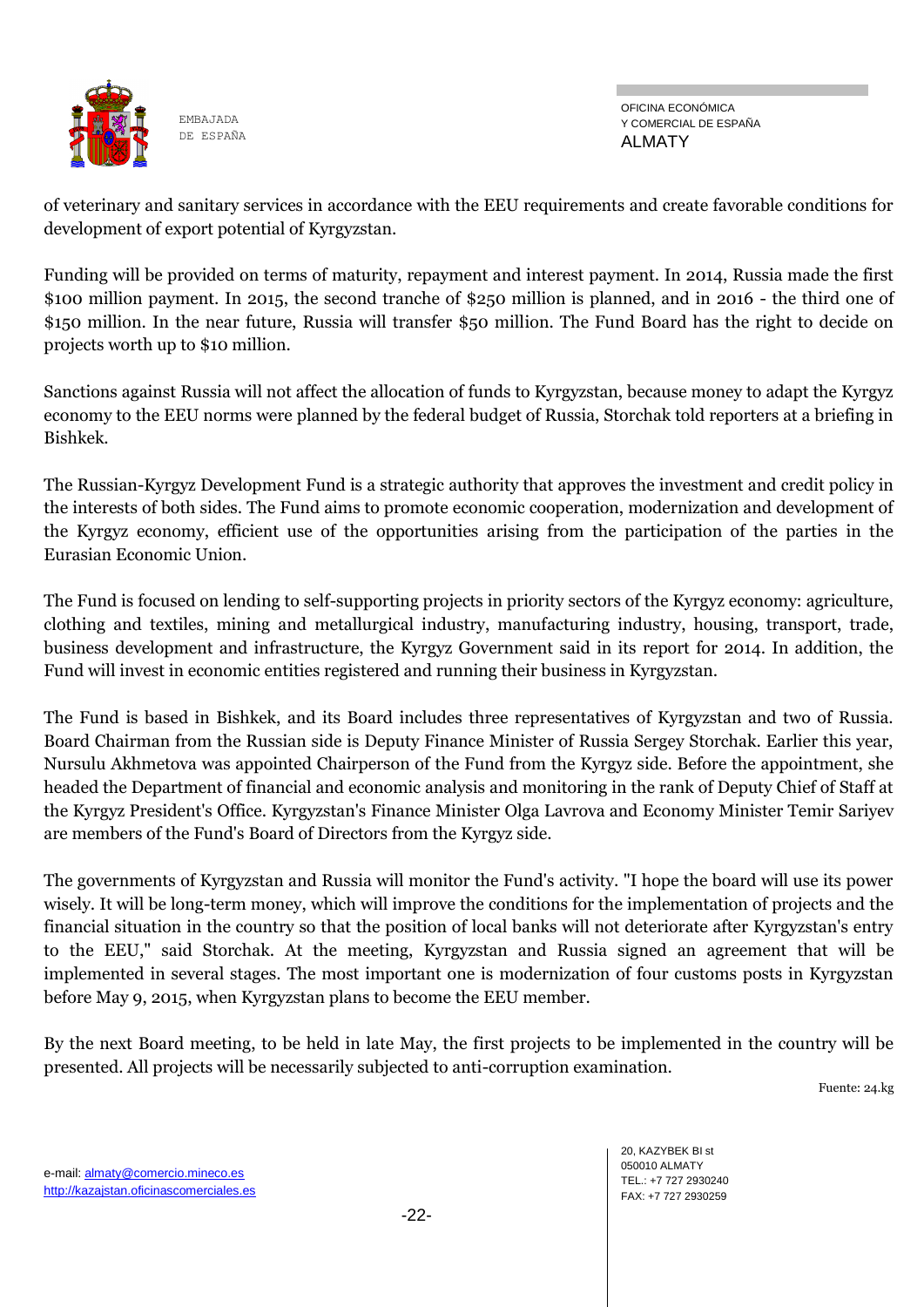

OFICINA ECONÓMICA Y COMERCIAL DE ESPAÑA ALMATY

#### **Anti-corruption policy helps increase budget revenues in Kyrgyzstan**

BISHKEK (TCA) — The chief of the investigation department of the General Prosecutor's Office of Kyrgyzstan, Kylychbek Arpachiyev, has been arrested for a \$100,000 bribe. Later, his deputy Jenishbek Seitov was also arrested. The officials extorted money in exchange for the closure of a criminal case. Earlier this month, Kyrgyz President Almazbek Atambayev dismissed three of the four Deputy General Prosecutors.

Last week, at the Kyrgyz-French business forum in France, Atambayev said that he will purge all government structures of corruption before the end of his tenure.

Before his trip to Europe, the President held a meeting with the General Prosecutor and the anti-corruption agency, ordering them to combat corruption in the power structures.

On March 19, Atambayev received the members of the Working Group of the Defense Council on monitoring implementation of the state anti-corruption policy. According to the President's press service, Atambayev thanked the WG members for their work. "We have achieved a lot in the fight against corruption in Kyrgyzstan, but more is yet to be done. It is necessary to eliminate corruption at all levels and destroy the corruption schemes in the state bodies," Atambayev said. "Today we see that some structures designed to combat corruption are violating the law themselves and have become hotbeds of corruption."

According to the president, officials are now afraid to steal, after some ministers and parliament deputies were arrested for corruption. Today there are no longer untouchables in Kyrgyzstan, and it is important for business, Atambayev said to European business people.

Atambayev's visit to Europe began on March 22 and will end on April 1. The President has already visited Austria, Switzerland, France, and Belgium, before going to Germany.

Thanks to anti-corruption measures, Kyrgyzstan has doubled budget revenues in the last three years, Atambayev said on March 25 at a meeting with the head of the Union of Entrepreneurs of France Jean Burelle. Although exports and imports have not increased, the customs duty collection has increased three-fold over 4.5 years, because before two-thirds of the duties collected went to the "thieves' pockets", the president said.

Last week in Paris, the Plenary Session of the Organization for Economic Cooperation and Development (OECD) approved a report on the results of the third round of monitoring of Kyrgyzstan's implementation of Istanbul Action Plan to combat corruption.

Another view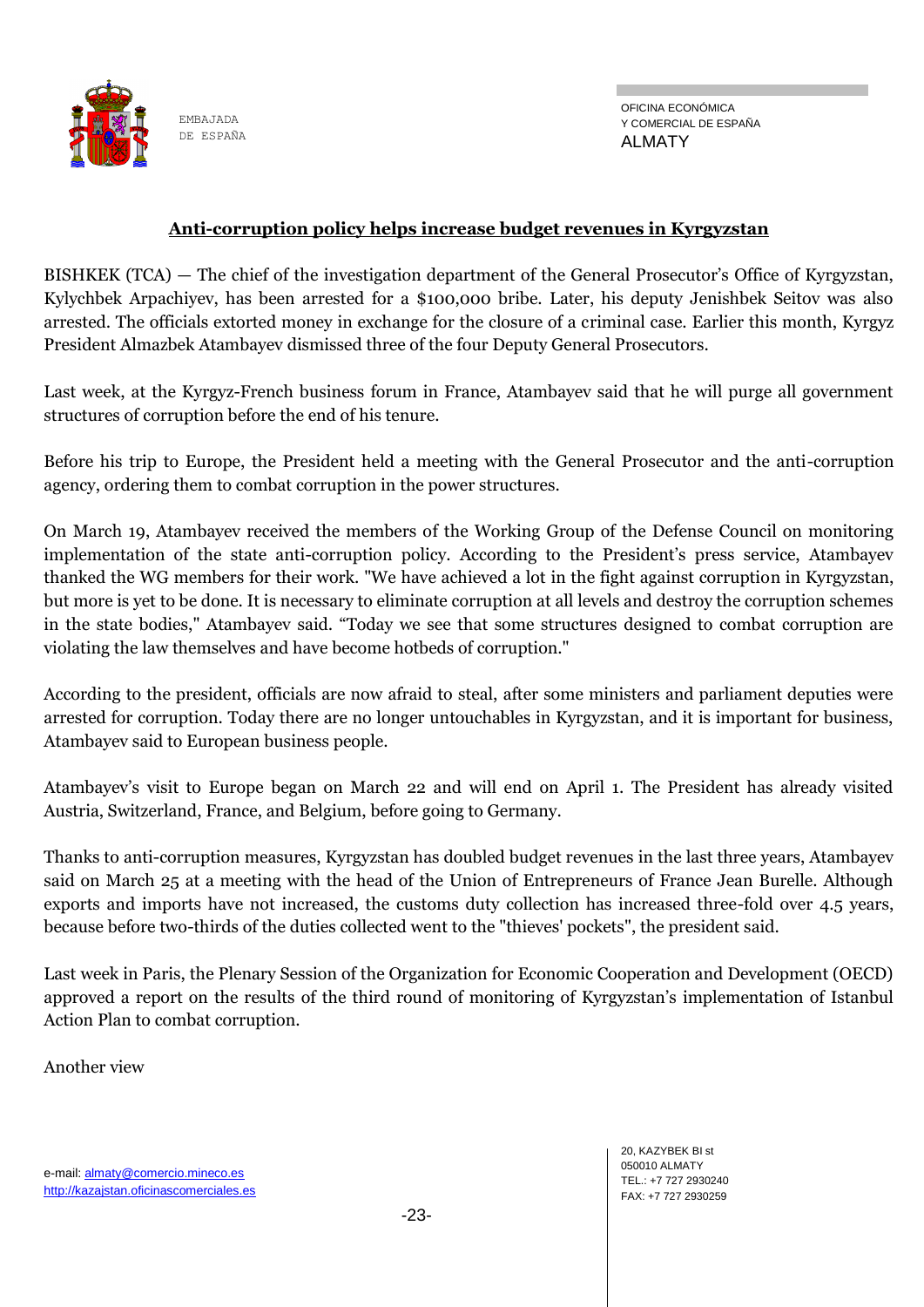

OFICINA ECONÓMICA Y COMERCIAL DE ESPAÑA ALMATY

Director of the Adilet legal clinic and well-known Kyrgyz rights activist, Cholpon Jakupova, was not surprised by the arrest of Arpachiyev. According to her, the prosecution agency is among the worst structures which oppress the business. Most violations have occurred not in the courts, but during investigation, she said in an interview to the media. She wondered why the prosecution official has been arrested now and not earlier.

The \$100,000 bribe is not so big, while there were \$1 million bribes in the country, she said. "The main problem is that the General Prosecutor's Office, the body supervising the law, has committed such lawlessness. So, what shall we expect from others?"

A paradox: The process of eradication of corruption has reached the moment of fighting against those who are officially obliged to fight corruption.

According to a study conducted by the Chamber of Commerce and Industry of Kyrgyzstan, corruption, government intervention in the conduct of business, the lack of guarantees of the state to protect the property, and political instability are the main obstacles for business development.

Some experts believe that the arrest of the high-ranking prosecution official was due to the fact that the newly appointed General Prosecutor is getting rid of the old team. Arpachiyev was one of the closest colleagues of the former Prosecutor General Aida Salyanova. Moreover, he was Salyanova's fellow countryman, which is very important in Kyrgyzstan.

It was also surprising that during Arpachiyev's arrest, journalists of the National TV Company "accidentally" appeared at the General Prosecutor's Office. This fact suggests that the top authorities were managing and monitoring the whole process. As a result, some experts doubt that the state system is combating corruption transparently and fair, on equal conditions for all citizens.

Fuente: Timesca

## **World Bank supports rural development in Kyrgyzstan**

BISHKEK (TCA) — The World Bank's Board of Executive Directors has approved financing in the amount of US \$12 million equivalent for the Third Village Investment Project in the Kyrgyz Republic. \$6.6 million is a highly concessional credit and \$5.4 million is a grant, the World Bank said on March 27.

The Third Village Investment Project (VIP-3) aims to build the capacity of local self-governments to work with their communities to plan and implement local development programs. In particular, the project will work with local community members, local administration staff and local council members to increase their capacity for participatory development through social mobilization, training and peer-to-peer learning activities. It will also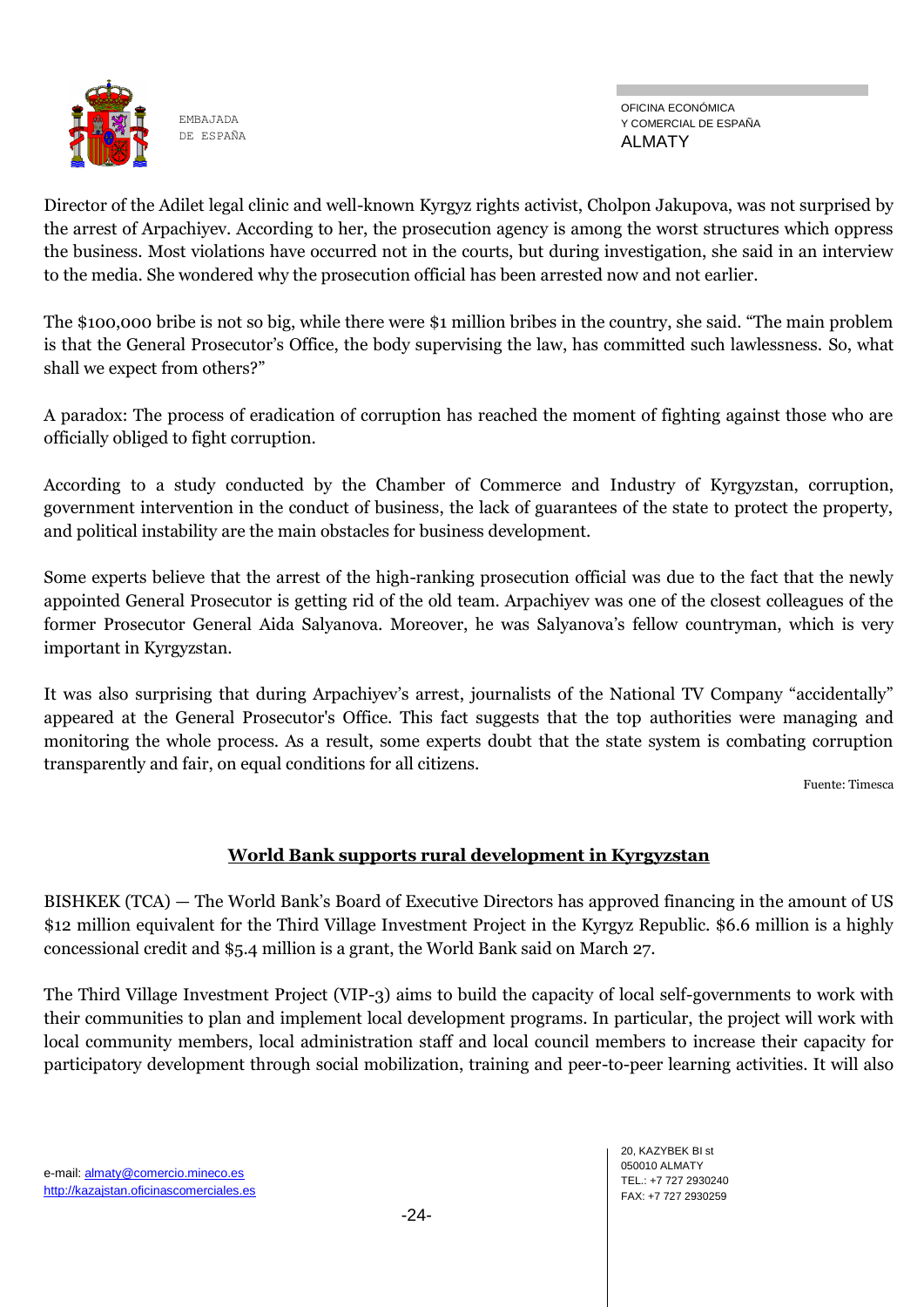

OFICINA ECONÓMICA Y COMERCIAL DE ESPAÑA ALMATY

support the design and implementation of sub- and micro-projects from local investment plans to improve access of rural citizens to quality community infrastructure services.

The project will be implemented over five years by the Community Development and Investment Agency (ARIS) in four northern regions (Naryn, Issyk-Kul, Chui and Talas oblasts) and will directly benefit 266 communities with nearly 29,000 citizens. Targeted villages will develop local investment plans through a participatory process in which communities assess local needs and identify priorities for investments, taking into account needs of women and vulnerable groups such as youth and children.

Village investment projects for financing under VIP-3 will be selected through a competitive process.

"The VIP-3 project will work with only rural communities, where the highest number of low-income people reside. The investments will provide important enduring benefits for poor communities, reflecting national development strategy and local priorities," said Jean-Michel Happi, World Bank's Country Manager for the Kyrgyz Republic. "For example, rehabilitation of schools and health clinics will contribute to reducing high maternal mortality rates and improving education services for the rural poor. Other demand-driven investments will help expand the power supply and thus support productive activity."

The VIP-3 project will build on the achievements of the World Bank-supported Village Investment Project (VIP-1, 2003-2008) and Second Village Investment Project (VIP-2, 2006-2014), both implemented by ARIS. These projects helped to establish village and local investment committees that mobilize communities and internal resources for planning and implementing investment activities. The VIP-1 Project helped 1,661 villages to implement 4,344 micro projects. 475 ayil aymaks (local municipalities) participated in VIP-2 Project and about 2.3 million people benefited directly from the completion of about 6,000 micro projects.

Fuente: Timesca

## **Kyrgyzstan adopts measures to reduce the shadow economy**

BISHKEK (TCA) — Kyrgyzstan's state budget loses 40 percent of revenues because of non-payment and concealment of taxes. In different sectors of economy, working people do not submit their tax declarations. The shadow turnover is mainly observed in the services industry, agriculture, construction, and individual entrepreneurship.

According to entrepreneurs, they have to go underground due to high taxes and contributions to the Social Fund, as well as inefficient tax administration, opaque legislation and corruption.

On March 27, Kyrgyzstan's Government discussed measures to reduce the shadow economy. According to First Deputy Prime Minister Taiyrbek Sarpashev, the Interdepartmental Commission has drafted a Government program to reduce the shadow economy for 2015-2017.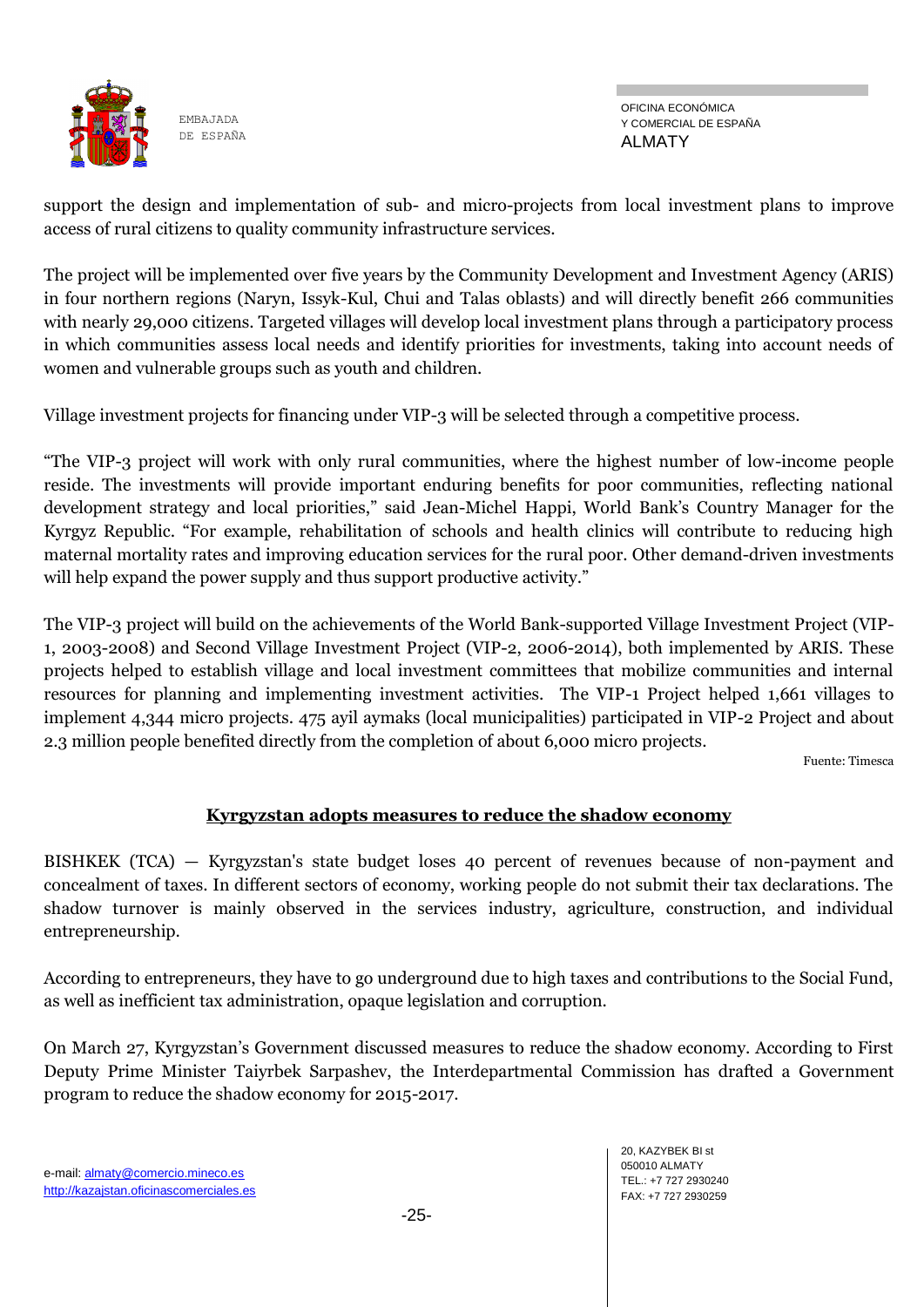

OFICINA ECONÓMICA Y COMERCIAL DE ESPAÑA ALMATY

The Commission conducted a study of fiscal policy and control functions, information policy, and regulatory mechanisms in the financial sector, and investigated the accounting of raw materials, operations in tourism, construction and real estate services.

The shadow economy seriously affects economic development, threatens the country's economic security, and contributes to corruption in all sectors of the economy. The informal economy is a fertile soil for organized crime, and it also causes significant damage to the state system of equitable distribution of national wealth, Sarpashev said.

According to experts, the maximum size of the shadow economy, 58% of GDP, was recorded between 1998 and 2001. Since 2001, it began to decline gradually, and reached 48% of GDP in 2014. In 2014, the budget did not receive 57.3 billion soms (\$974 million) due to the shadow economy. Since independence the state budget has lost around \$6 billion due to unpaid taxes.

Economy Minister Temir Sariyev told about measures aimed at reducing the shadow economy. The Government proposed to adopt a medium-term program to improve the patent taxation and introduce simplified reporting for small and medium-sized businesses, especially to tax authorities.

The growing shadow economy threatens national security, said the minister, adding that there is no country in the world without this economic phenomenon. Even in the developed countries of the European Union, the level of the shadow economy is 19 percent of GDP.

2015 was declared the year of strengthening the economy in Kyrgyzstan, and legalization of the shadow economy, which accounts for a third of the total economy, is among priority tasks for the state. The Government has to start negotiations with business to withdraw from the shadows. As part of activities related to Kyrgyzstan's accession to the Eurasian Economic Union, the country has to maximize the transparency of the collection of customs revenues, which in turn will reduce the level of the shadow economy.

According to Sariyev, the local authorities did not take part in the development of the action plan to reduce the shadow economy. It is an alarming fact that a lot of decisions have not reached the public in the regions, and control of the state has been lost. The Government's decisions were often rejected on the spot, he said. Later on March 27, Director the State Agency for Local Self-Government, Naken Kasiev, was fired.

The Government was also recommended to develop small and medium-sized businesses through tax incentives and exemptions, to be included in the Tax Code.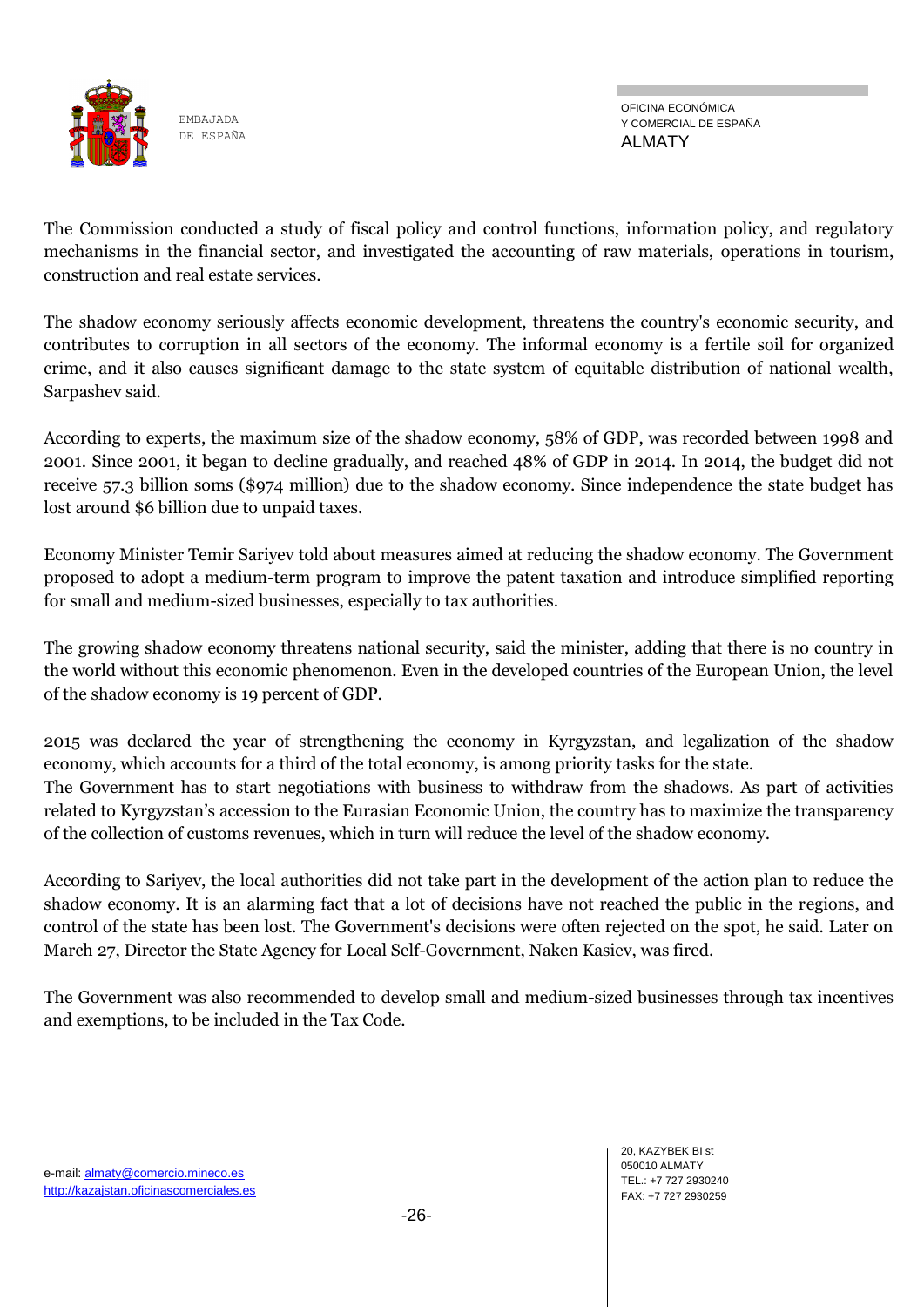

OFICINA ECONÓMICA Y COMERCIAL DE ESPAÑA ALMATY

In Kyrgyzstan, the shadow economy is now at 40-60%, Prime Minister Joomart Otorbayev said. It is necessary to introduce cashless payments in the country. "We want to increase the number of terminals. The Tax Code will provide that if a company makes cashless payments, sales tax will be reduced for it," said Otorbayev.

The Government plans to study the shadow economy and develop a unified state policy to reduce it. Working groups to develop effective measures in the financial sector and improve the accounting of raw materials, goods, operations in tourism, construction, and real estate services have already been established.

Fuente: Timesca

#### **Kyrgyzstan decides to join China-proposed AIIB**

Kyrgyzstan on Tuesday decided to join the China-proposed Asian Infrastructure Investment Development Bank (AIIB) as one of prospective founding members, said the Kyrgyz government website.

The website noted that the purpose of AIIB, a multilateral development bank, is to provide financial support to the development and improvement of infrastructure in Asia, whose priority investment areas are energy, transportation, communications, agriculture, water supply, environmental protection and urban construction.

China's Ministry of Finance welcomed the Kyrgyz application to join the AIIB on the same day.

The ministry website said Kyrgyzstan will become a founding member on April 9 if other members approve.

The AIIB, an international financial institution aiming to provide support to infrastructure projects in Asia, is expected to be established by the end of this year.

The application deadline is Tuesday. So far more than 40 countries have applied to join the AIIB.

Fuente: The global times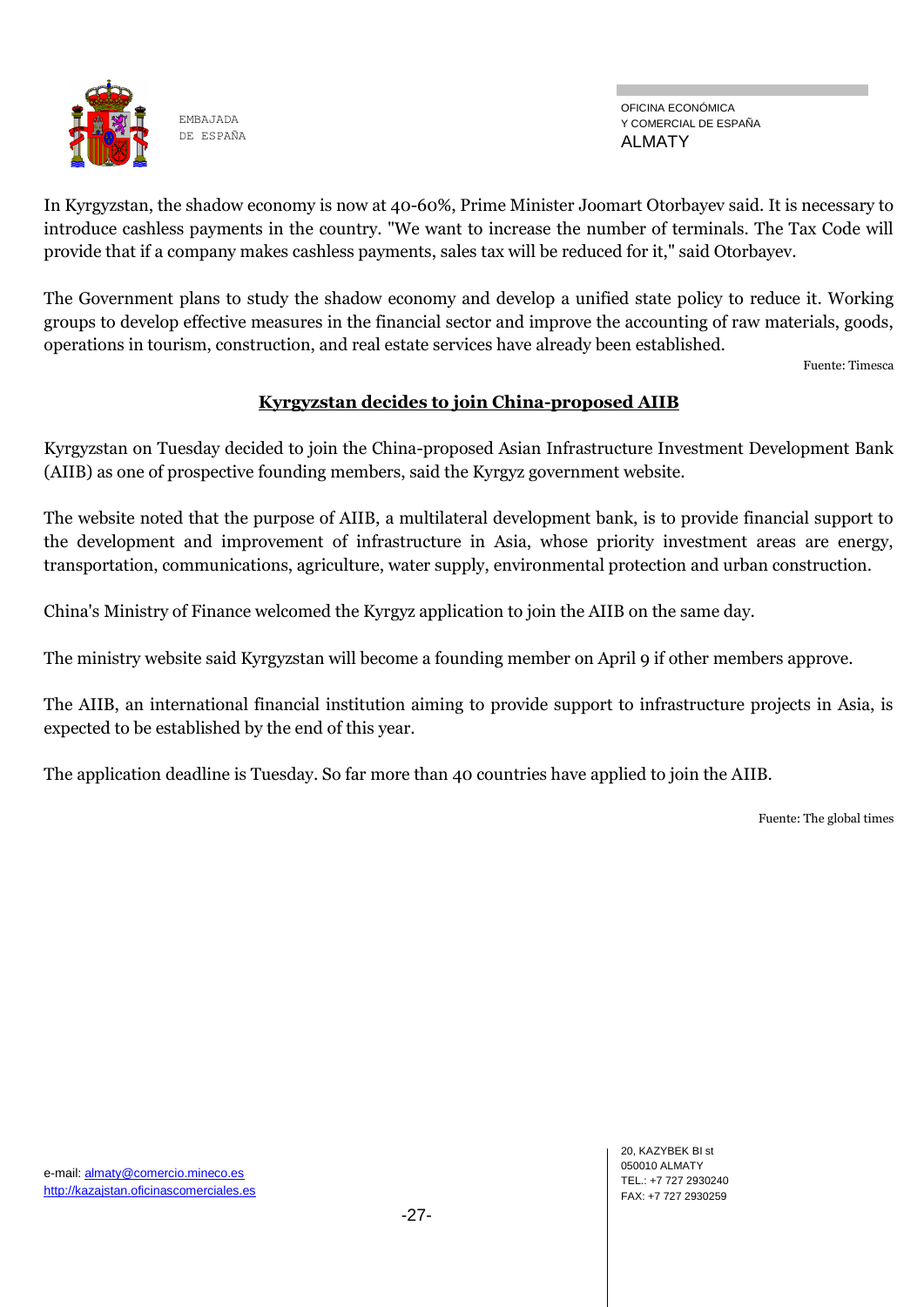

OFICINA ECONÓMICA Y COMERCIAL DE ESPAÑA ALMATY

# **Tayikistán**



## **Tajikistan seeks rehab construction of 240-MW Golovnaya hydro project**

Utility Barki Tojik Joint Stock Holding Co. seeks bids for construction and completion of the rehabilitation of Tajikistan's 240-MW Golovnaya hydropower project. Bids are due May 15.

Barki Tojik last year recruited consultants to oversee refurbishment of electrical and mechanical equipment at Golovnaya. The Asian Development Bank (ADB) approved a US\$136 million grant for refurbishment of Golovnaya, which was commissioned in 1962 on the Vakhsh River.

ADB is helping finance improvements to Golovnaya and other projects in the Vakhsh River Cascade. Golovnaya currently has only 120 MW operating. Officials said the rehabilitation should increase Golovnaya's capacity to 252 MW while extending its life by 50 years.

Golovnaya is to be refurbished and upgraded under two separate turnkey contracts. The current solicitation is for the first contract for replacement of water-to-wire equipment for three of the six units, partial refurbishment of two other units, new control systems, refurbishment or replacement of spillway facilities and powerhouse operating equipment, civil and building works and environmental mitigation. The second contract, to be tendered later, is for replacement of electrical equipment and control systems for the 220/110/10-kilovolt switchyard.

Bidding documents in English may be obtained in hard copy by written request to the address below for bidding documents for "ADB Grant 0376-TAJ/BT/ICB-1 Golovnaya 240-MW HPP Rehabilitation Project." Payment of US\$500 for hard copy is by cash or transfer to OJSC Orienbank, Dushanbe, Republic of Tajikistan; SWIFT: OTJKTJ22; In favor of SE Project Management Unit for Electro Energy Sector; Account No.

20, KAZYBEK BI st 050010 ALMATY TEL.: +7 727 2930240 FAX: +7 727 2930259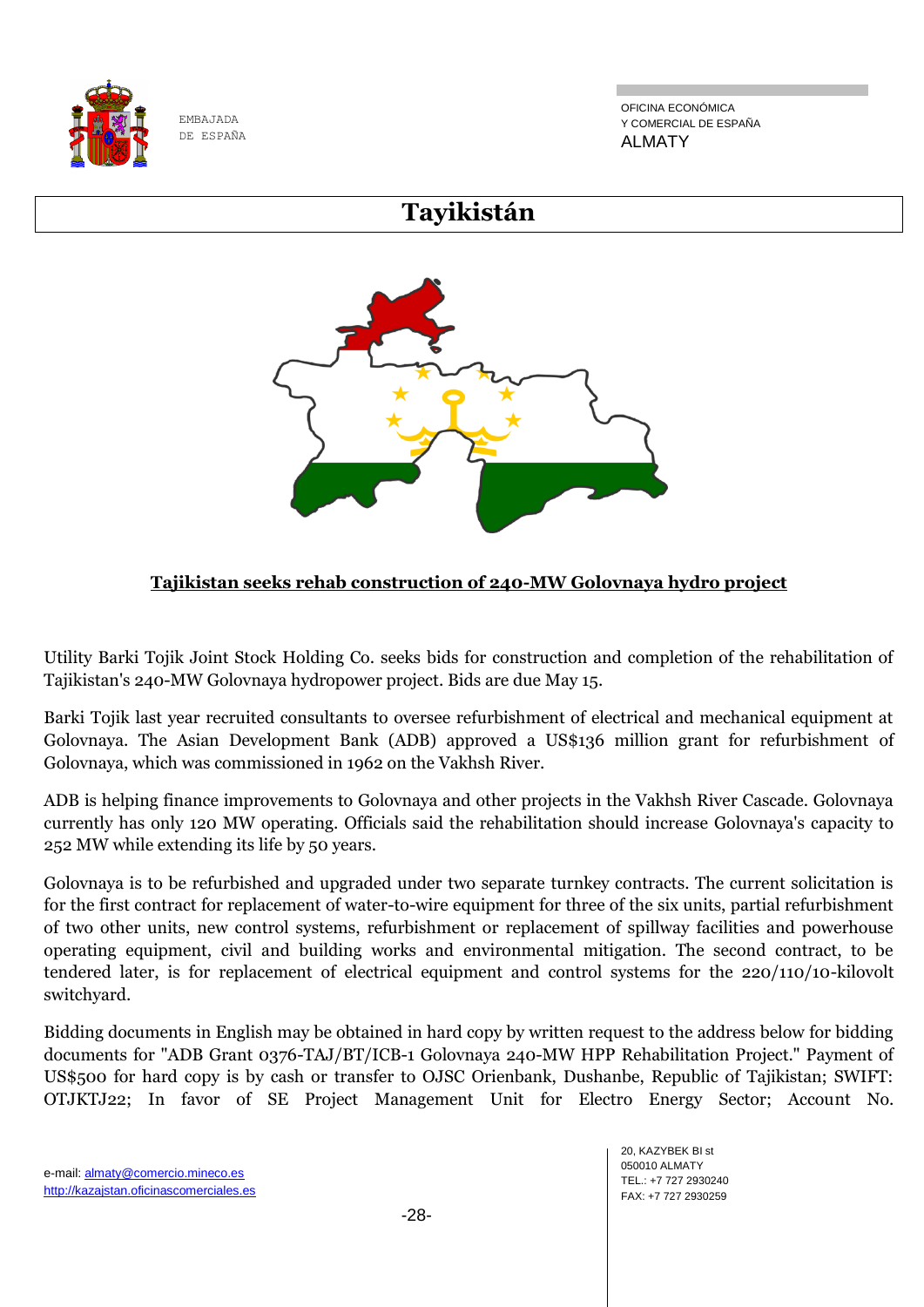

OFICINA ECONÓMICA Y COMERCIAL DE ESPAÑA ALMATY

20206840716901000572; Correspondent bank: Novikombank, Moscow, Russia; Correspondent account: 30111840700000000006; SWIFT: CNOVRUMM; Details of payment: Payment for Bid Documents.

There is no charge for an electronic copy.

Bids are due by 3 p.m. May 15. For information, contact Project Management Unit for Electro-Energy Sector, Executive Director Nazar Nazarzoda, 39A Kahorova Str., 734042 Dushanbe, Tajikistan; Tel/Fax: (992) 372222556; E-mail: [pmu\\_tj@mail.ru.](mailto:pmu_tj@mail.ru)

Fuente: Hydroworld

#### **Russia's weak economy continue to slow Tajikistan's growth**

The sharp drop in global oil prices, as well as the recession in Russia has slowed down the economic growth of the Central Asia, amounting to 5.1 percent in 2014, according to the Asian Development Bank's recent report.

The weak state of the Russian economy, associated with the sanctions over Ukraine crisis especially have significantly affected Tajikistan that heavily dependent on the remittances from Russia.

Russia's economic slump will further slow export and remittances to Tajikistan, lowering the economic growth in the country, according to the report.

Economic growth will likely slow further to 4 percent in Tajikistan in 2015, affected by a slowdown in Russia, ADB's Asian Development Outlook 2015 said.

Growth in Tajikistan slowed to 6.7 percent in 2014 from 7.4 percent in 2013 as remittance inflows, which are equivalent to almost half of the country's GDP, fell sharply by 8.3 percent in U.S. dollar terms. The fall was most pronounced in the fourth quarter and reflected prolonged economic slowdown, lost jobs, and currency depreciation in Russia, which hosts up to 90 percent of the one million Tajik migrant workers, the report said.

However, the report noted that the growth could recover somewhat to 4.8 percent in 2016 with some improvement in Russia and the external environment generally.

"This will likely be supported by new job creation along the Trans-Tajik Gas Pipeline, which was ratified by parliament in December 2014 and is slated to begin construction this year. Plans to increase social spending and raise public sector wages by 25 percent beginning in September 2015 should add to growth in 2016," according to ADB.

The report said inflation will likely accelerate in 2015 to 10 percent or more as currency depreciation raises the prices of imported consumer good, adding that a more stable currency and some recovery in remittances would allow inflation to ease back to 6.5–7.0 percent in 2016.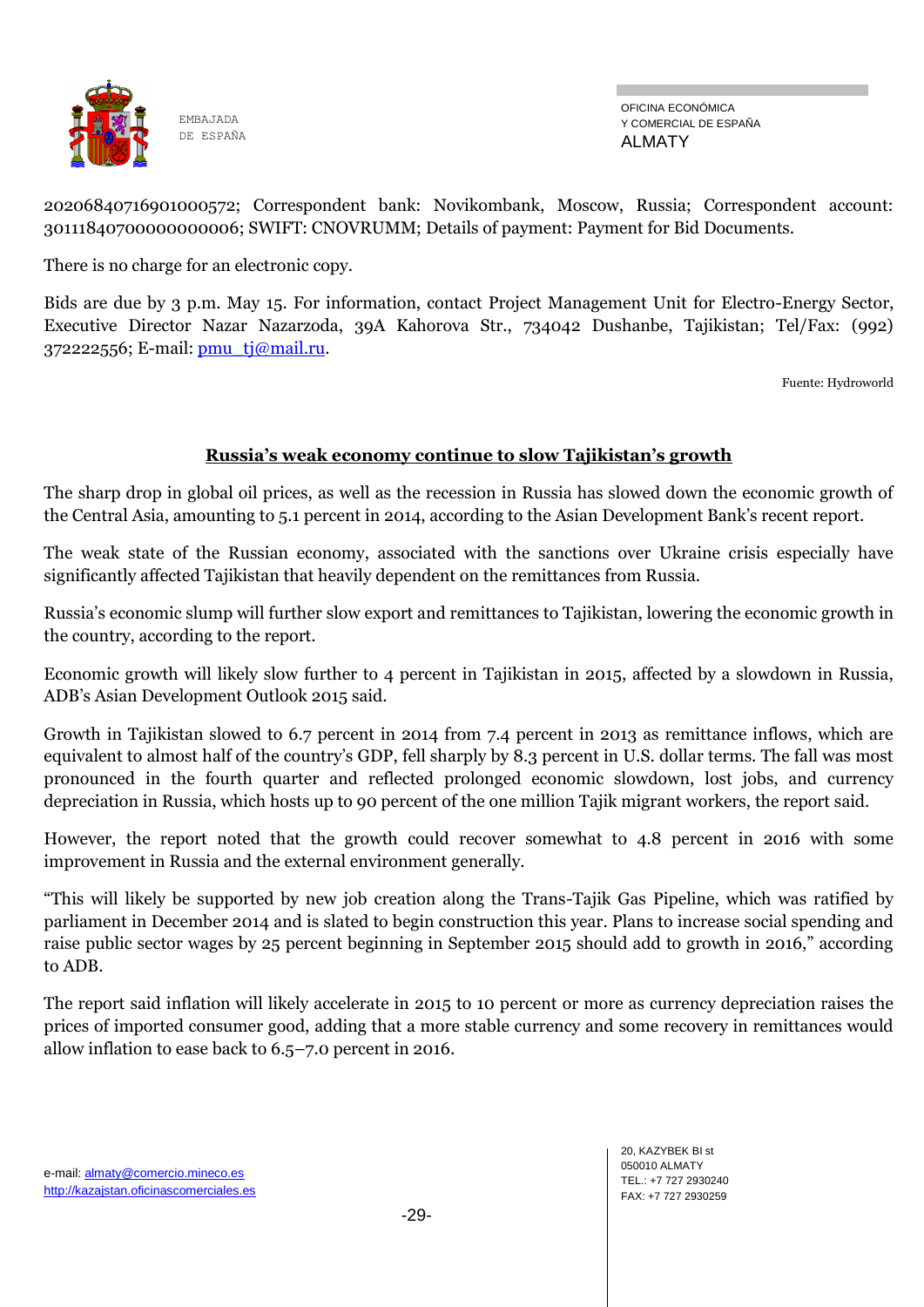

"With growth slowing, the current account deficit is forecast to narrow to 5.9 percent of GDP in 2015. It could narrow further to 4.8 percent in 2016 with some recovery in remittances. Exports are projected to grow by 14 percent in 2015 to \$1.6 billion and a further 13 percent to \$1.8 billion in 2016, while imports are projected to decline by 16 percent in 2015 to \$4.8 billion in 2015, before recovering by 6 percent to \$5.1 billion in 2016," the report said.

It went on to say that remittances will likely contract further in 2015 as new regulations require that migrants to Russia have Russian language proficiency, as well as medical tests and health insurance that are estimated to cost about \$500 per Tajik migrant. The report noted that this will induce more to return home.

Remittances are expected to recover somewhat in 2016 along with the economy of Russia, according to the report.

Tajikistan heavily relies on its migrant remittances from Russia, home to millions of migrants.

The International Monetary Fund has forecasted in 2015 a sharp fall in remittance flows to Tajikistan. It said dollar remittance flows to Tajikistan will decline by approximately 30 percent this year compared to 2014.

Some 42 percent of the country's economy relies on the money sent by Tajik migrants working mostly in Russia. However, the new restrictions on immigration and dramatic fall of ruble worsened the conditions for Tajik migrants.

In 2014, the Federal Migration Service of Russia deported more than 200,000 Tajik citizens who worked without proper permission or committed administrative violations, according to Russian officials. That number is expected to grow with tighter regulations adopted in January.

Fuente: AzerNews

## **Chinese company invited to participate in building new Tajik city**

DUSHANBE (TCA) — Authorities of the Sughd province in northern Tajikistan have proposed China's ТВЕА company to take part in the project to build a new Tajik city, Saikhun, Avesta news agency reported citing the province's administration.

The proposal was made taking into account the Chinese company's experience in the construction of high-rise buildings, hotels, schools, sports and other social facilities, the administration said.

Tajikistan started the construction of a new city in a desert area near Khujand, the country's second-largest city in the Sughd province, on March 24, when Tajik President Emomali Rakhmon took part in a ceremony to lay the cornerstone of the future modern city to provide housing and jobs for some 250,000 people.

Rakhmon suggested naming the city Saikhun, after the ancient name of Syrdarya River. Saikhun will be the first city to be built in Tajikistan over the years since independence.

20, KAZYBEK BI st 050010 ALMATY TEL.: +7 727 2930240 FAX: +7 727 2930259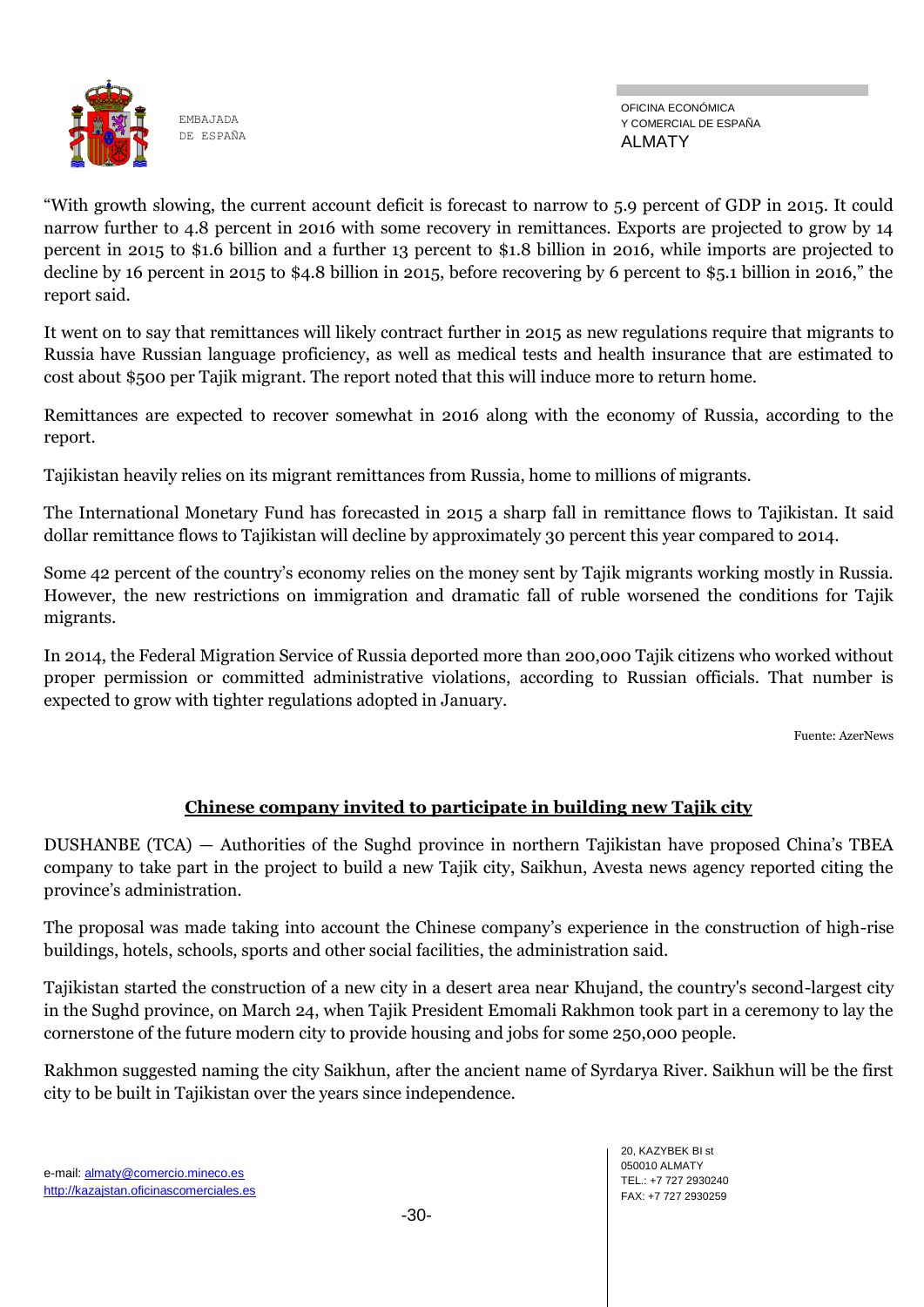

The new city is to be built on a 14,000-hectare desert land and will have 19 residential areas, 17 schools, 31 kindergartens, 40 sports centers, 140 shopping and services centers, a transport terminal, and other social facilities.

The Sughd province administration and TBEA also discussed construction of a coal-fired, 50 MW thermal electric power plant in Khujand, as well as creation of industrial enterprises in the province, including in the mining industry.

The Chinese company was also proposed to consider projects to generate solar and wind power in the Sughd province.

Tebian Electric Apparatus Stock Co., Ltd. (TBEA) is a leading Chinese producer of transformers, wire and cable, high-voltage electric aluminum foil, and solar energy equipment.

Fuente: Timesca

## **EBRD assists in developing trade finance in Tajikistan**

The European Bank for Reconstruction and Development is continuing to support the development of international trade in Tajikistan with both financial support and training.

The Bank announced that it provided a new trade finance facility to Access Bank Tajikistan under theEBRD's Trade Facilitation Programme (TFP) on March 30.

The EBRD jointly with Tajik Banking Association held a workshop on the latest rules of International Chamber of Commerce (ICC) on International Standard Banking Practice (ISBP).

The workshop, which took place at the National Bank of Tajikistan, was opened by the National Bank's Chairman, Abdujabbor Shirinov, who said: "We are very pleased to be able to host today's event which will offer to commercial banks updates and training on the latest changes to the ICC's ISBP rules and regulations."

Richard Jones, Head of the EBRD's resident office in Dushanbe, said: "Technical assistance and trainings such as the TFP workshop are an integral part of the EBRD's mission in the country. I am very pleased that around 40 trade finance officers and bankers from over a dozen local banks were able to attend the workshop."

A new TFP facility for AccessBank Tajikistan for the amount of  $\epsilon$ 200,000 was signed alongside the workshop.. "We are very pleased that AccessBank Tajikistan, which the EBRD co-founded and which already partners with us to support MSMEs, will now also be able to support Tajik companies trading with foreign partners through our trade facilitation programme," added Richard Jones.

Launched in 1999, the TFP aims to promote foreign trade to, from and among the EBRD's countries of operations. Under the programme, the EBRD not only provides guarantees to international confirming banks,